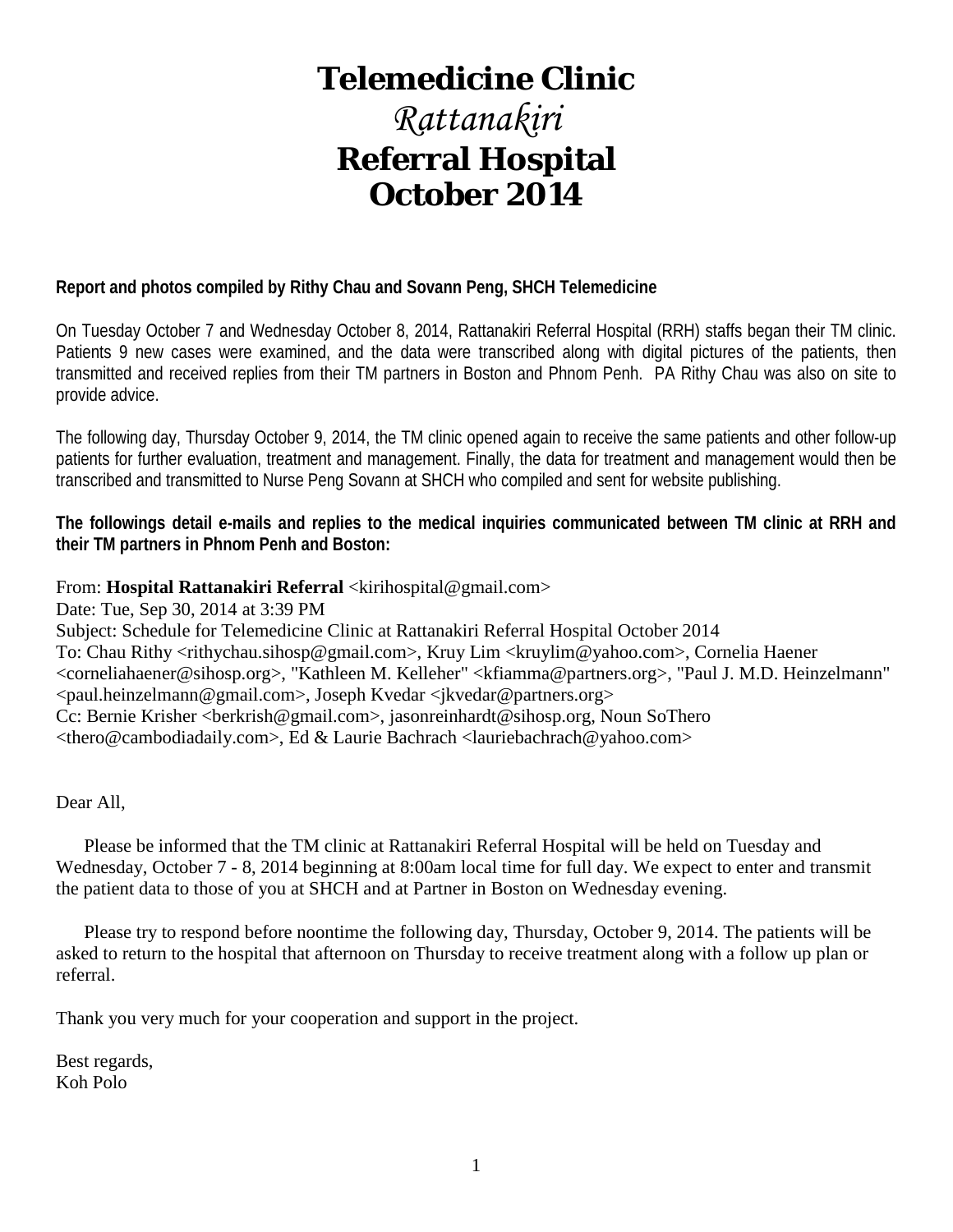### From: **Hospital Rattanakiri Referral** <kirihospital@gmail.com>

Date: Wed, Oct 8, 2014 at 3:06 PM Subject: Rattanakiri TM Clinic October 2014, Case#1, LS#RK000477, 56M To: Cornelia Haener <corneliahaener@sihosp.org>, Chau Rithy <rithychau.sihosp@gmail.com>, Kruy Lim <kruylim@yahoo.com>, "Kathleen M. Kelleher" <kfiamma@partners.org>, "Paul J. M.D. Heinzelmann" <paul.heinzelmann@gmail.com>, Joseph Kvedar <jkvedar@partners.org> Cc: Bernie Krisher <berkrish@gmail.com>, jasonreinhardt@sihosp.org, Noun SoThero <thero@cambodiadaily.com>, Ed & Laurie Bachrach <lauriebachrach@yahoo.com>

Dear all,

There are nine new cases for Rattanakiri TM clinic October 2014. This is case number 1, LS#RK00477, 56M and photos.

Best regards, Polo/Sovann

### **Rattanakiri Referral Hospital Telemedicine Project Sihanouk Hospital Center of HOPE and Center for Connected Health**



**Patient: LS#RK00477, 56M (Thmey Village, Labansirk, Banlung, Rattanakiri)**

**Chief Complaint:** Small mass on hard palate x 18 months

**HPI:** 56M, presented with a small mass on hard palate without pain, bleeding, or lesion. He never sought medical/surgical consultation. In this month, he presented with pulsatile HA which occurred sometimes on frontal, temporal or occipital area, frequently at evening and relieved with medicine he bought from local pharmacy (unknown name). He denied of fever, cough, SOB,

dizziness, syncope, runny nose, sneezing.

- **PMH/SH:** Malaria in 1998 with complete treatment
- **Family Hx:** No family member with DMII or HTN
- **Social Hx:** No cig smoking, no EtOH
- **Medication:** None
- **Allergies:** NKDA
- **ROS:** Unremarkable



### **PE:**

**Vital Signs: BP: 123/77 P: 54 RR: 20 T: 36.4<sup>o</sup>**

**C Wt: 60kg**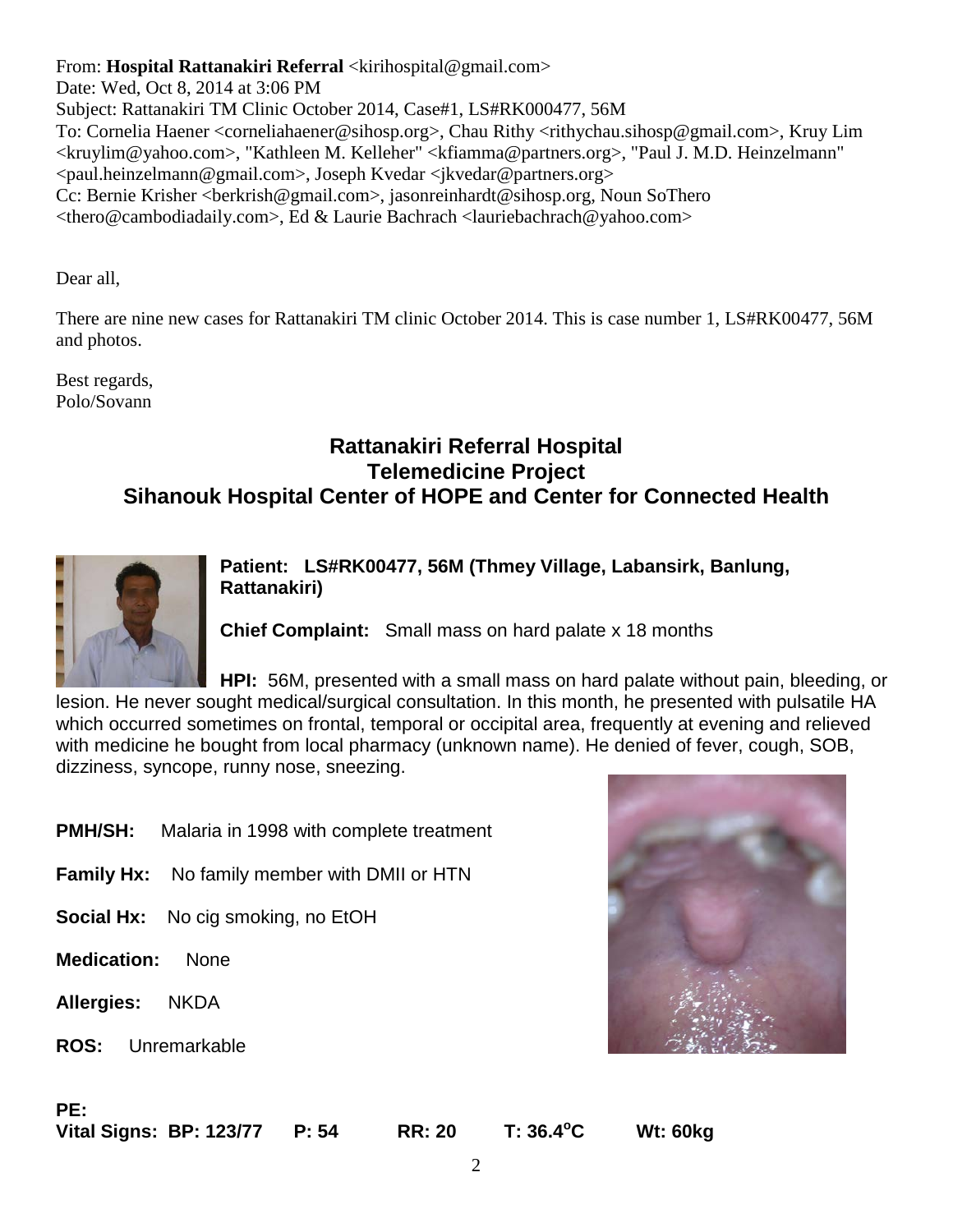### **General:** Look stable

**HEENT:** Mass about 1x2cm on hard palate, smooth surface, hard, fixed, no tender; no neck lymph node palpable; ear exam with normal canal mucosa, intact tympanic membrane; nose exam with normal turbinate and mucosa, no maxillary/frontal sinus tenderness.

**Chest:** CTA bilaterally, no rales, no rhonchi; H RRR, no murmur

**Abdomen:** Soft, no distension, (+) bowel sound, no surgical scar, no abdominal bruit

**Skin/Extremities:** No leg edema; no rash; positive dorsalis pedis and posterior tibial pulse

**MS/Neuro:** MS +5/5; motor and sensory intact; DTRs +2/4; normal gait

### **Lab/Study:**

Blood sugar: 87mg/dl

### **Assessment:**

- 1. Bone growth of palate
- 2. Tension HA

#### **Plan:**

- 1. Paracetamol 500mg 1t po qid prn HA
- 2. Keep observe the palate mass

### **Comments/Notes: Do you agree with my assessment and plan?**

### **Examined by: Nurse Sovann Peng Date: October 8, 2014**

Please send all replies to [kirihospital@gmail.com](mailto:kirihospital@gmail.com) and cc: to [rithychau.sihosp@gmail.com](mailto:rithychau.sihosp@gmail.com)

*The information transmitted in this e-mail is intended only for the person or entity to which it is addressed and may contain confidential and/or privileged material. Any review, retransmission, dissemination or other use of or taking of any action in reliance upon, this information by persons or entities other than the intended recipient is prohibited. If you received this e-mail in error, please contact the sender and delete material from any computer.*

From: **Cornelia Haener** <corneliahaener@sihosp.org> Date: Wed, Oct 8, 2014 at 5:52 PM Subject: Torus palatinus To: Hospital Rattanakiri Referral <kirihospital@gmail.com>, Chau Rithy <rithychau.sihosp@gmail.com>, Kruy Lim <kruylim@yahoo.com>, "Kathleen M. Kelleher" <kfiamma@partners.org>, "Paul J. M.D. Heinzelmann" <paul.heinzelmann@gmail.com>, Joseph Kvedar <jkvedar@partners.org> Cc: Bernie Krisher <berkrish@gmail.com>, jasonreinhardt@sihosp.org, Noun SoThero <thero@cambodiadaily.com>, Ed & Laurie Bachrach <lauriebachrach@yahoo.com>

Dear all,

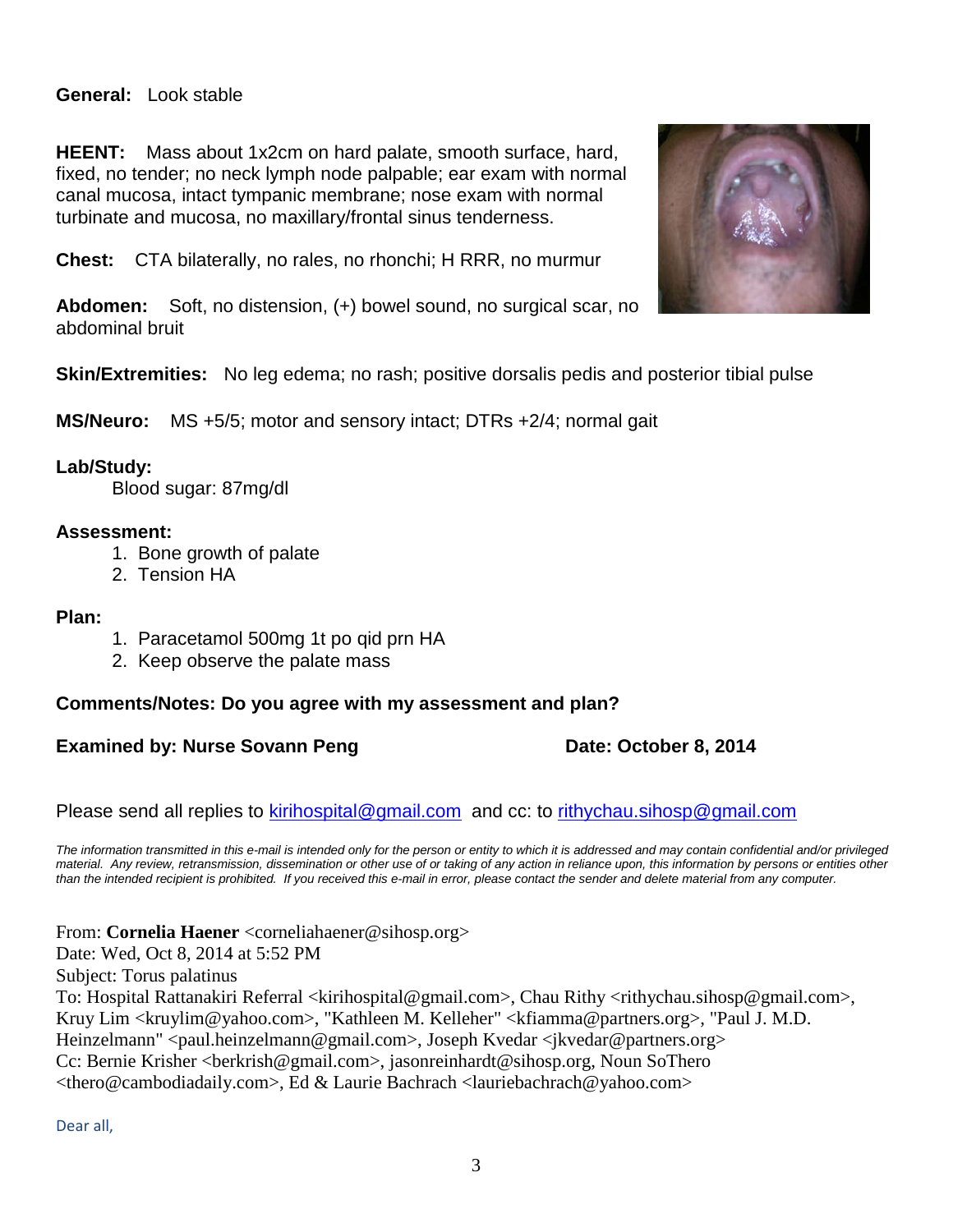Thanks for submitting this case. The link below gives you the answer.

#### [http://en.wikipedia.org/wiki/Torus\\_palatinus](http://en.wikipedia.org/wiki/Torus_palatinus)

I saw this problem several times in Phnom Penh. I sent one patient to Dr. Mok Theavy at the Khmer Soviet Hospital. It quickly recurred after resection.

Kind regards Cornelia

**From:** Kaban, Leonard Bruce,D.M.D.,M.D. **Sent:** Wednesday, October 08, 2014 4:27 PM **To:** Fiamma, Kathleen M. **Cc:** Troulis, Maria **Subject:** RE: Rattanakiri TM Clinic October 2014, Case#1, LS#RK000477, 56M

This looks like a classic **midline palatal torus**. This is a growth of normal bone that appears most commonly on the palate or on the lingual surface of the mandible (lingual torus). They occur in 10% of the population and become more noticeable with age. They are usually asymptomatic unless they get so big that the overlying mucosa ulcerates. Usually no treatment required unless they are symptomatic or to facilitate denture construction in edentulous patients. LBK

Leonard B. Kaban, DMD, MD, FACS Walter C. Guralnick Professor and Chairman, Department of Oral and Maxillofacial Surgery Massachusetts General Hospital Warren Bldg. 1201 55 Fruit Street Boston, MA 02114

From: **Hospital Rattanakiri Referral** <kirihospital@gmail.com> Date: Wed, Oct 8, 2014 at 3:07 PM Subject: Rattanakiri TM Clinic October 2014, Case#2, TN#RK00478, 48F To: Chau Rithy <rithychau.sihosp@gmail.com>, Kruy Lim <kruylim@yahoo.com>, "Kathleen M. Kelleher" <kfiamma@partners.org>, "Paul J. M.D. Heinzelmann" <paul.heinzelmann@gmail.com>, Joseph Kvedar <jkvedar@partners.org>, Cornelia Haener <corneliahaener@sihosp.org> Cc: Bernie Krisher <berkrish@gmail.com>, jasonreinhardt@sihosp.org, Noun SoThero <thero@cambodiadaily.com>, Ed & Laurie Bachrach <lauriebachrach@yahoo.com>

Dear all,

This is case number 2, TN#RK00478, 48F and photos.

Best regards, Polo/Sovann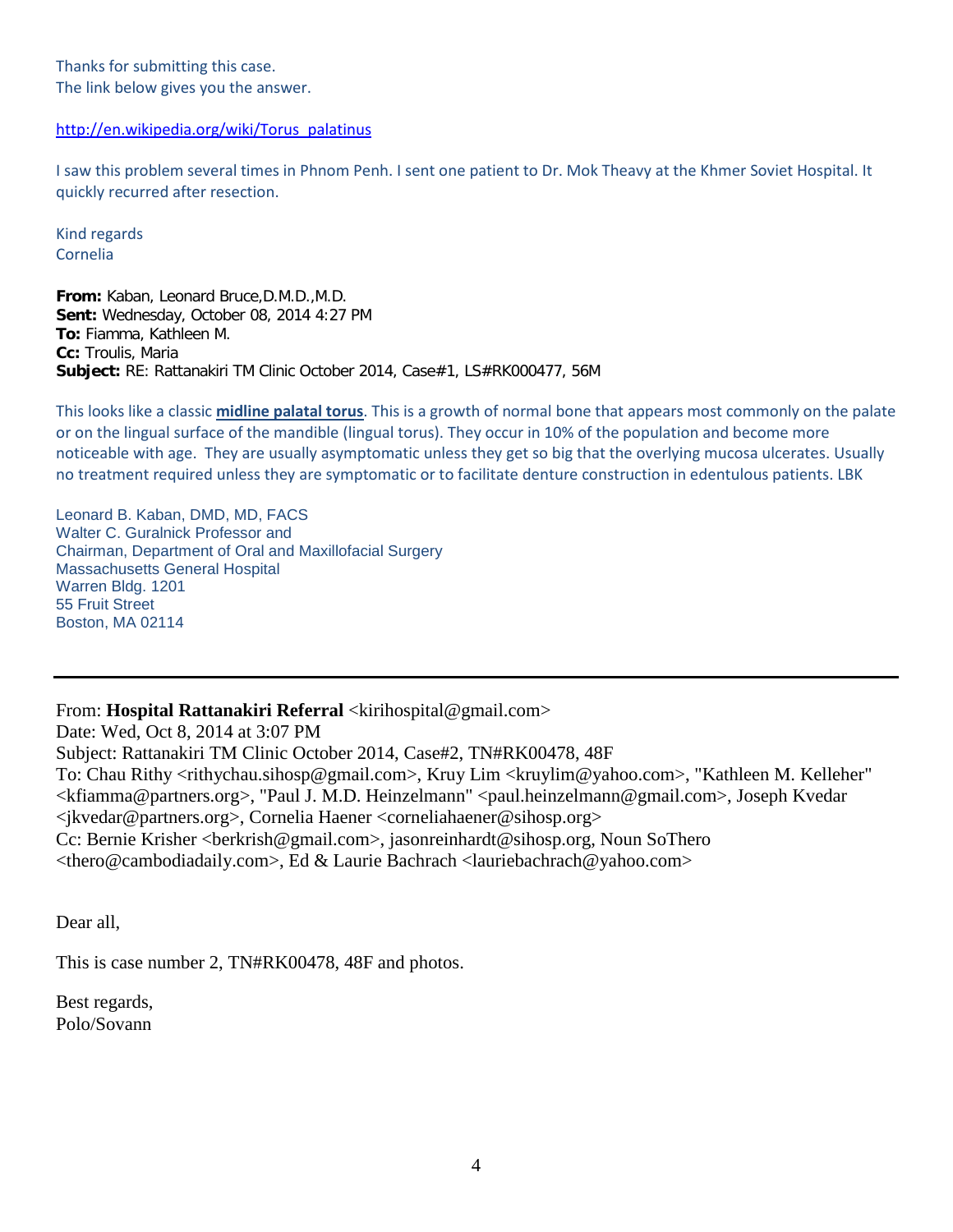## **Rattanakiri Referral Hospital Telemedicine Project Sihanouk Hospital Center of HOPE and Center for Connected Health**



**Patient: TN#RK00478, 48F (Oromeat Village, Labansirk, Banlung, Rattanakiri)**

**Chief Complaint:** Generalized muscle tension x 4 months

**HPI:** 48F, farmer, presented with right breast mass about 2x3cm with pain. She consulted at Khmer Soviet Friendship Hospital in Phnom Penh and biopsy done

with malignancy result so she was advised to seek chemo-radiotherapy treatment. She received six times of chemotherapy and got right mastectomy with axillary clearance at SHCH in June 2014. One month after mastectomy and four months after last time chemotherapy, she presented with generalized muscle tension which appeared in morning when she wakes up and when she stays still for a while. It gets better when she try to make movement. She will be on follow up at SHCH in December 2014.

**PMH/SH:** Unremarkable **Family Hx:** Mother with HTN **Social Hx:** No cig smoking, no EtOH, 3 children **Medication:**  1. Multivitamin 1t po qd 2. Paracetamol 500mg 1tpo qid prn **Allergies:** NKDA **ROS:** No menses



### **PE:**

**Vital Signs: BP: 104/81 P: 91 RR: 18 T: 36.5<sup>o</sup> C Wt: 54kg** 

**General:** Look stable

**HEENT:** No orophareangeal lesion, pink conjunctive, no thyroid enlargement, no neck lymph node palpable, no JVD

**Chest:** CTA bilaterally, no rales, no rhonchi; H RRR, no murmur

**Breast:** Complete healed scar of right mastectomy about 10cm, no axillary LN palpable

**Abdomen:** Soft, no distension, (+) bowel sound, no surgical scar, no abdominal bruit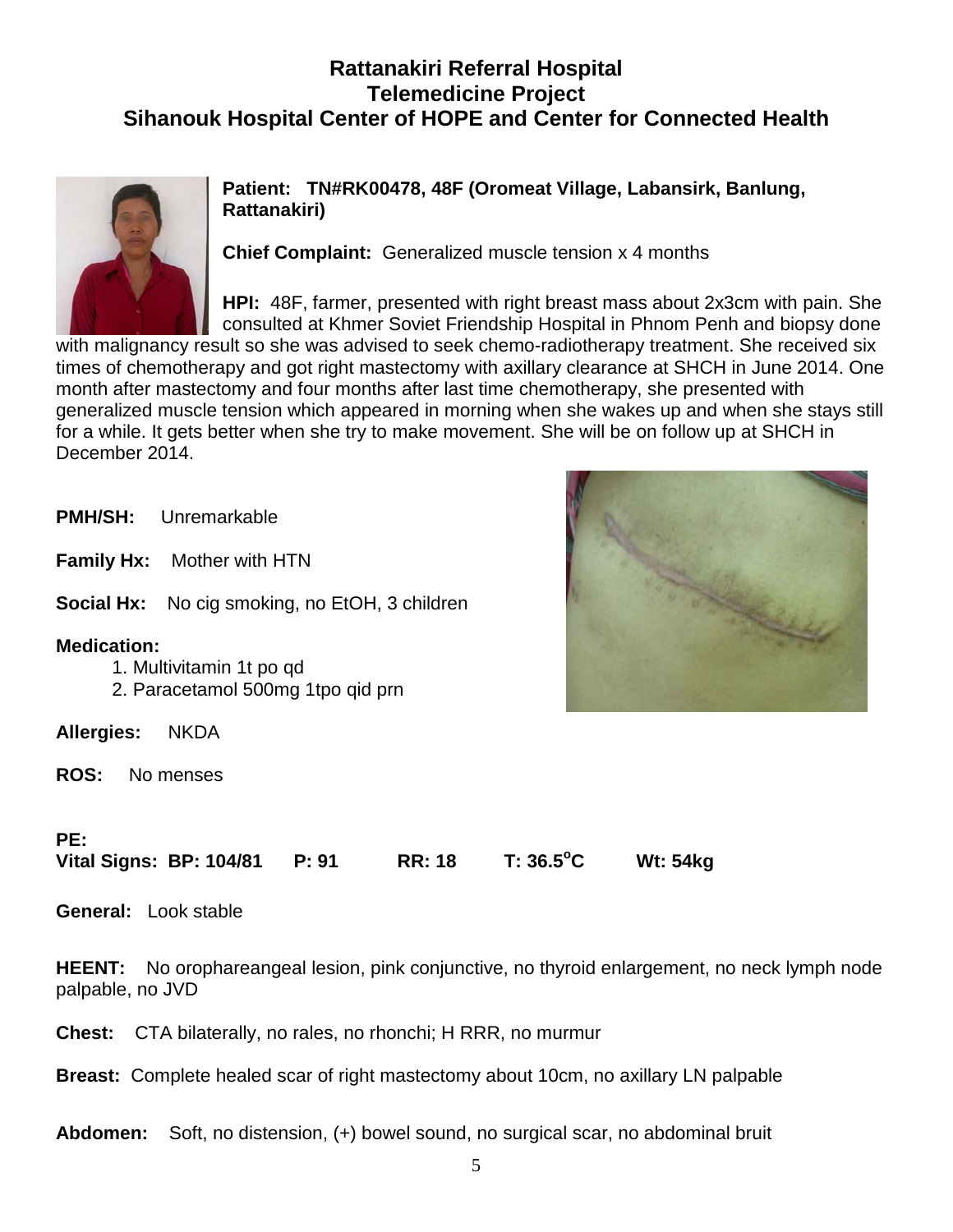### **Skin/Extremities:** No leg edema; no rash; positive dorsalis pedis and posterior tibial pulse

**MS/Neuro:** MS +5/5; motor and sensory intact; DTRs +2/4; normal gait

### **Lab/Study:**

RBS: 86mg/dl

### **Assessment:**

1. Muscle tension due to chemotherapy??

### **Plan:**

- 1. MTV 1t po qd
- 2. Paracetamol 500mg 1t po qid prn
- 3. Draw blood for CBC, Lyte, Creat at SHCH

### **Comments/Notes: Do you agree with my assessment and plan?**

### **Examined by: Nurse Sovann Peng Date: October 8, 2014**

Please send all replies to [kirihospital@gmail.com](mailto:kirihospital@gmail.com) and cc: to [rithychau.sihosp@gmail.com](mailto:rithychau.sihosp@gmail.com)

*The information transmitted in this e-mail is intended only for the person or entity to which it is addressed and may contain confidential and/or privileged*  material. Any review, retransmission, dissemination or other use of or taking of any action in reliance upon, this information by persons or entities other *than the intended recipient is prohibited. If you received this e-mail in error, please contact the sender and delete material from any computer.*

From: **Cornelia Haener** <corneliahaener@sihosp.org>

Date: Wed, Oct 8, 2014 at 5:49 PM

Subject: RE: Rattanakiri TM Clinic October 2014, Case#2, TN#RK00478, 48F To: Hospital Rattanakiri Referral <kirihospital@gmail.com>, Chau Rithy <rithychau.sihosp@gmail.com>, Kruy Lim <kruylim@yahoo.com>, "Kathleen M. Kelleher" <kfiamma@partners.org>, "Paul J. M.D. Heinzelmann" <paul.heinzelmann@gmail.com>, Joseph Kvedar <jkvedar@partners.org> Cc: Bernie Krisher <berkrish@gmail.com>, jasonreinhardt@sihosp.org, Noun SoThero <thero@cambodiadaily.com>, Ed & Laurie Bachrach <lauriebachrach@yahoo.com>

Dear Polo and Sovann, Thanks for submitting this case. Is the patient going through menopause? Is she on anti-hormonal treatment? I would suggest some Amytryptilin 25 mg 1/2 at night. This poor woman has gone through a lot in the last few months and might have underlying depression due to her diagnosis and treatment.

Kind regards Cornelia

From: **Smulders-Meyer, Olga,M.D.** <OSMULDERSMEYE@mgh.harvard.edu> Date: Thu, Oct 9, 2014 at 5:43 AM Subject: Re: Rattanakiri TM Clinic October 2014, Case#2, TN#RK00478, 48F To: "Fiamma, Kathleen M." <KFIAMMA@partners.org>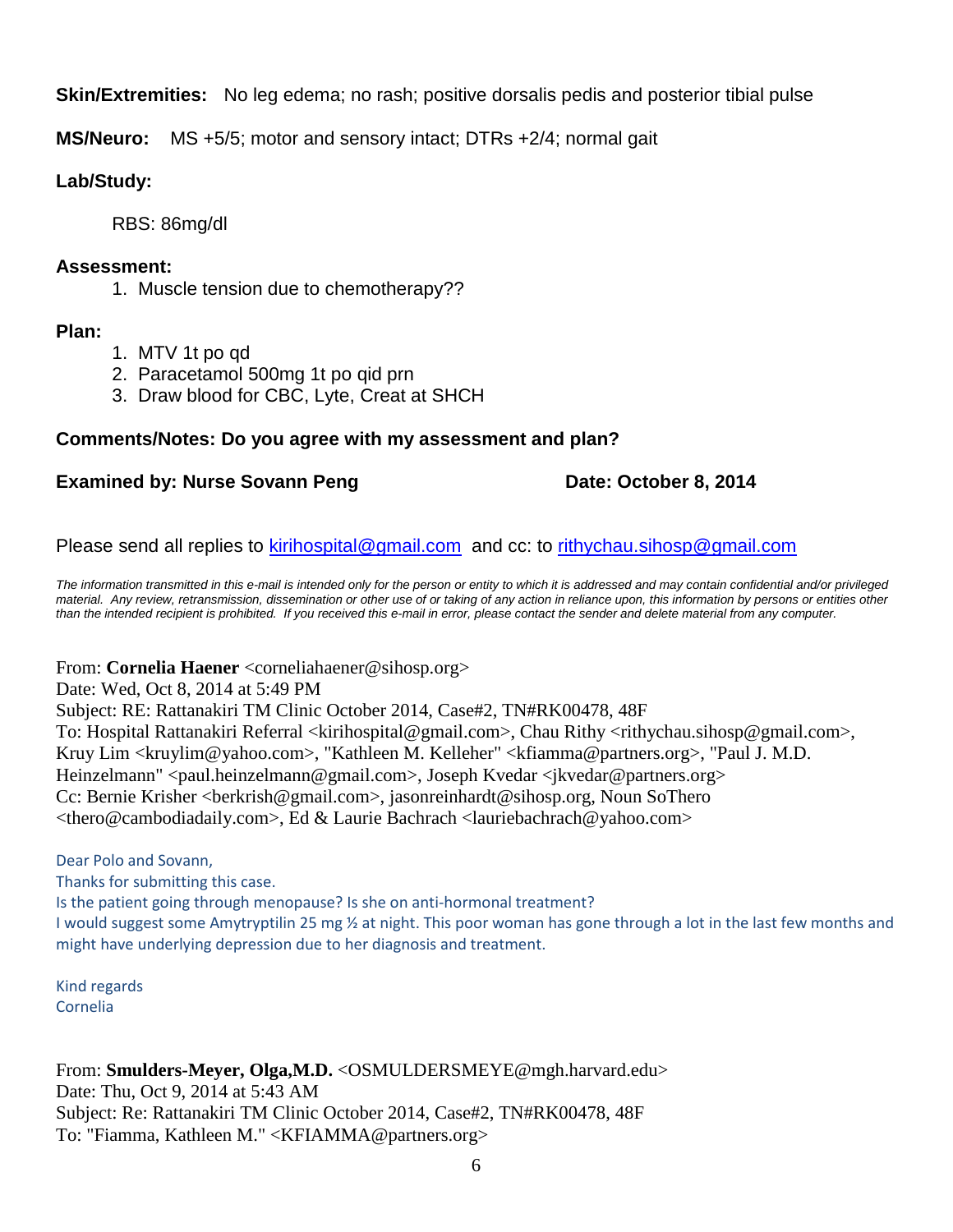Cc: "rithychau.sihosp@gmail.com" <rithychau.sihosp@gmail.com>

Dear Sovann,

I agree with your assesment. She just underwent a traumatic mastectomy and chemotherapy. Her examination and neurological and musculoskeltal examination is unremarkable. I suspect that she is carrying all of her anxiety and stress in her body and is just feeling tense about her future and about the adjustment she needs to make about her body. You can check a CPK and ESR to rule out an inflammatory problem, but is unlikely. I would prescribe her to go for a 30 minute walk twice a day and see if this relieves the tension in her body. Screen her for depression. Best,

Olga Smulders MeyerD

From: **Hospital Rattanakiri Referral** <kirihospital@gmail.com>

Date: Wed, Oct 8, 2014 at 4:03 PM Subject: Rattanakiri TM Clinic October 2014, Case#3, ON#RK00479, 43F To: Kruy Lim <kruylim@yahoo.com>, "Kathleen M. Kelleher" <kfiamma@partners.org>, "Paul J. M.D. Heinzelmann" <paul.heinzelmann@gmail.com>, Joseph Kvedar <jkvedar@partners.org>, Chau Rithy <rithychau.sihosp@gmail.com> Cc: Bernie Krisher <berkrish@gmail.com>, jasonreinhardt@sihosp.org, Noun SoThero <thero@cambodiadaily.com>, Ed & Laurie Bachrach <lauriebachrach@yahoo.com>

Dear all,

This is case number 3, ON#RK00479, 43F and photos.

Best regards, Polo/Sovann

## **Rattanakiri Referral Hospital Telemedicine Project Sihanouk Hospital Center of HOPE and Center for Connected Health**



### **Patient: ON#RK00479, 43F (Oromeat Village, Labansirk, Banlung, Rattanakiri)**

**Chief Complaint:** Right leg pain x 2 years

**HPI:** 43F, farmer, presented with right leg pain in which the pain started at the buttock and radiated down to the foot. It got worse with walking and better with resting. She also noted of right knee pain, stiffness without swelling, warmth,

redness. She used to consult at private clinic and was treated with injection into the joint and oral medicine in the past two years. Since then, she developed right leg and knee pain after she walked long distance. She denied of trauma history.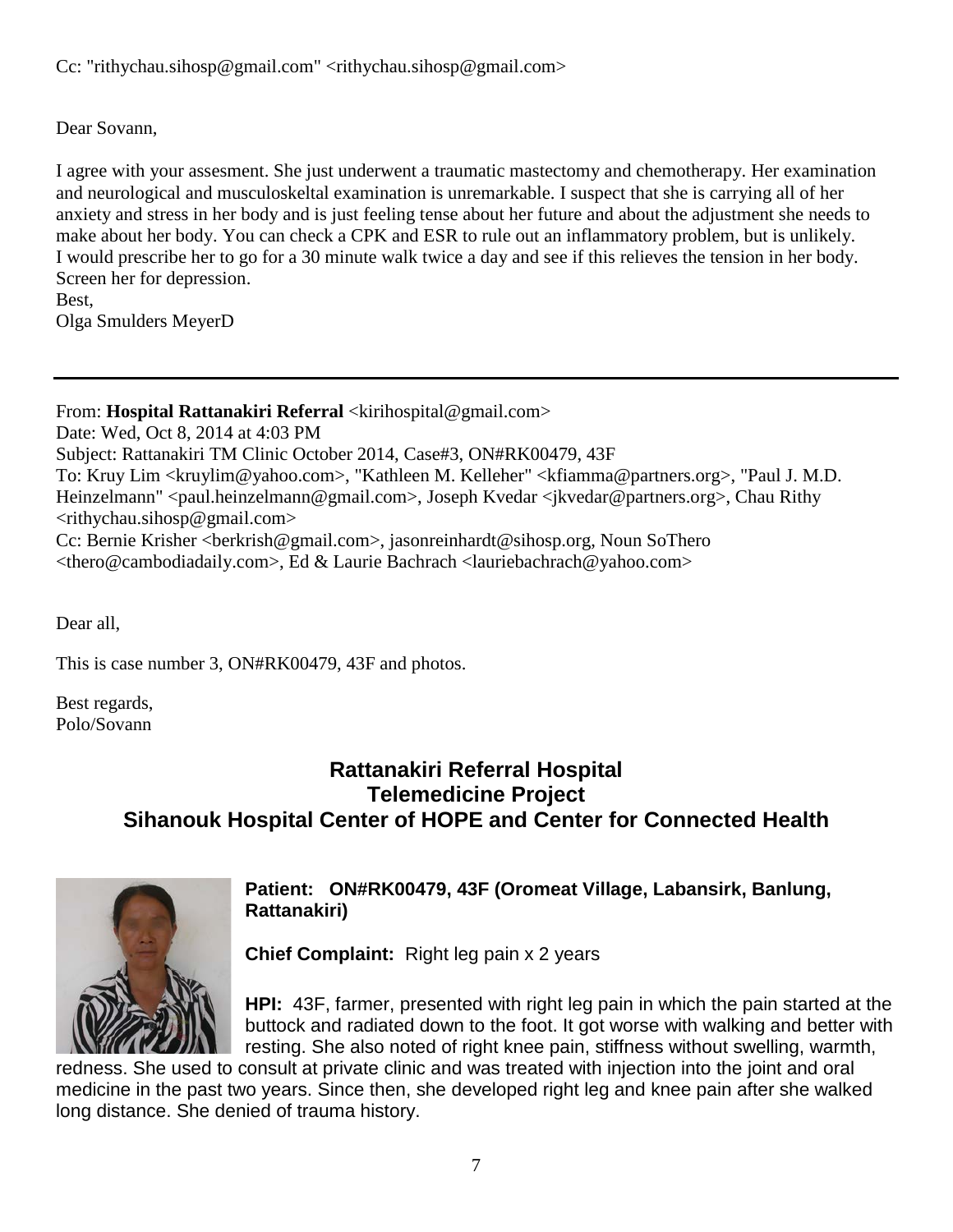### **PMH/SH:** Unremarkable

**Family Hx:** Sister with DMII

**Social Hx:** Tobacco chewing, no cig smoking, casual alcohol drinking

### **Medication:**

1. Injective contraception

**Allergies:** NKDA

**ROS:** No fever, no cough, no SOB, normal bowel movement, normal urination

### **PE:**

**Vital Signs: BP: 115/77 P: 81 RR: 18 T: 36.0<sup>o</sup> C Wt: 58kg** 

**General:** Look stable

**HEENT:** No orophareangeal lesion, pink conjunctive, no thyroid enlargement, no neck lymph node palpable, no JVD

**Chest:** CTA bilaterally, no rales, no rhonchi; H RRR, no murmur

**Abdomen:** Soft, no distension, (+) bowel sound, no surgical scar, no abdominal bruit

**Extremities:** Knee exam without swelling, redness, stiffness, warmth; Right leg straight test positive

**MS/Neuro:** MS +5/5; motor and sensory intact; DTRs +2/4, normal gait

**Lab/Study:** 

Right knee x-ray

### **Assessment:**

- 1. Right sciatica
- 2. Arthritis??

### **Plan:**

- 1. Paracetamol 500mg 1t po qid prn
- 2. Avoid prolong walking, standing, sitting
- 3. Regular exercise and warmth compression

### **Comments/Notes: Do you agree with my assessment and plan?**

**Examined by: Nurse Sovann Peng Date: October 8, 2014** 

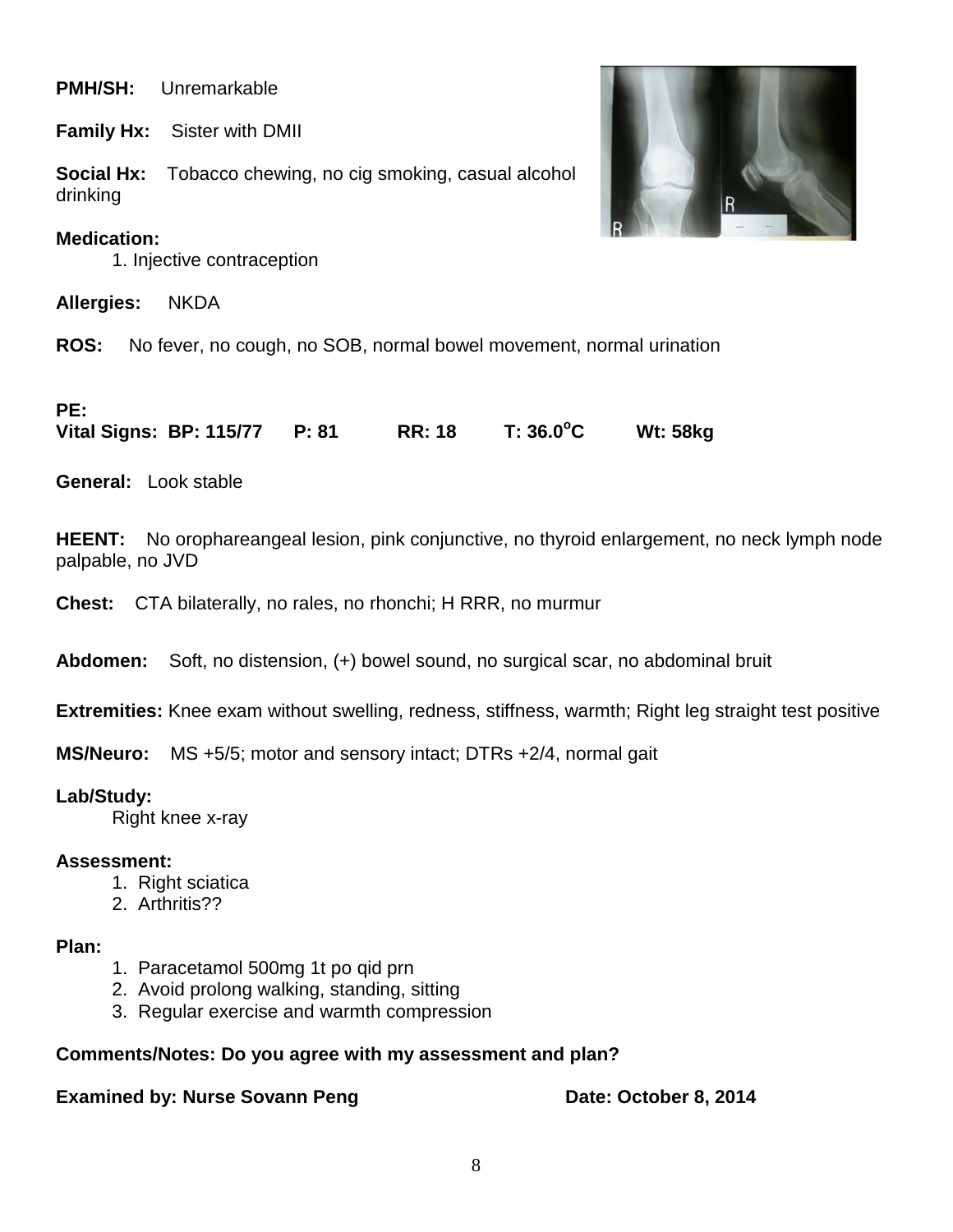### Please send all replies to [kirihospital@gmail.com](mailto:kirihospital@gmail.com) and cc: to [rithychau.sihosp@gmail.com](mailto:rithychau.sihosp@gmail.com)

*The information transmitted in this e-mail is intended only for the person or entity to which it is addressed and may contain confidential and/or privileged material. Any review, retransmission, dissemination or other use of or taking of any action in reliance upon, this information by persons or entities other than the intended recipient is prohibited. If you received this e-mail in error, please contact the sender and delete material from any computer.*

### **No answer replied**

From: **Hospital Rattanakiri Referral** <kirihospital@gmail.com>

Date: Wed, Oct 8, 2014 at 4:05 PM Subject: Rattanakiri TM Clinic October 2014, Case#4, HK#RK00480, 41F To: "Kathleen M. Kelleher" <kfiamma@partners.org>, "Paul J. M.D. Heinzelmann" <paul.heinzelmann@gmail.com>, Joseph Kvedar <jkvedar@partners.org>, Chau Rithy <rithychau.sihosp@gmail.com>, Kruy Lim <kruylim@yahoo.com> Cc: Bernie Krisher <berkrish@gmail.com>, jasonreinhardt@sihosp.org, Noun SoThero <thero@cambodiadaily.com>, Ed & Laurie Bachrach <lauriebachrach@yahoo.com>

Dear all,

This is case number 4, HK#RK00480, 41F and photo.

Best regards, Polo/Sovann

### **Rattanakiri Referral Hospital Telemedicine Project Sihanouk Hospital Center of HOPE and Center for Connected Health**



**Patient: HK#RK00480, 41F (Thmey Village, Labansirk, Banlung, Rattanakiri)**

**Chief Complaint:** Fatigue x 6 months

**HPI:** 41F, housewife, presented with symptoms of fatigue, blurred vision, and nocturia without polyuria, polyphagia, polydipsia, or weight loss. She went to

consult at referral hospital, blood sugar checked 291mg/dl and treated with Metformin 500mg 1t po bid, Glibenclamide 5mg 1t po bid. She became better after treatment but she still presented with fatigue on/off. She denied of cough, SOB, numbness/tingling.

**PMH/SH:** Unremarkable

**Family Hx:** Father and sister with DMII

**Social Hx:** No cig smoking, no EtOH

### **Medication:**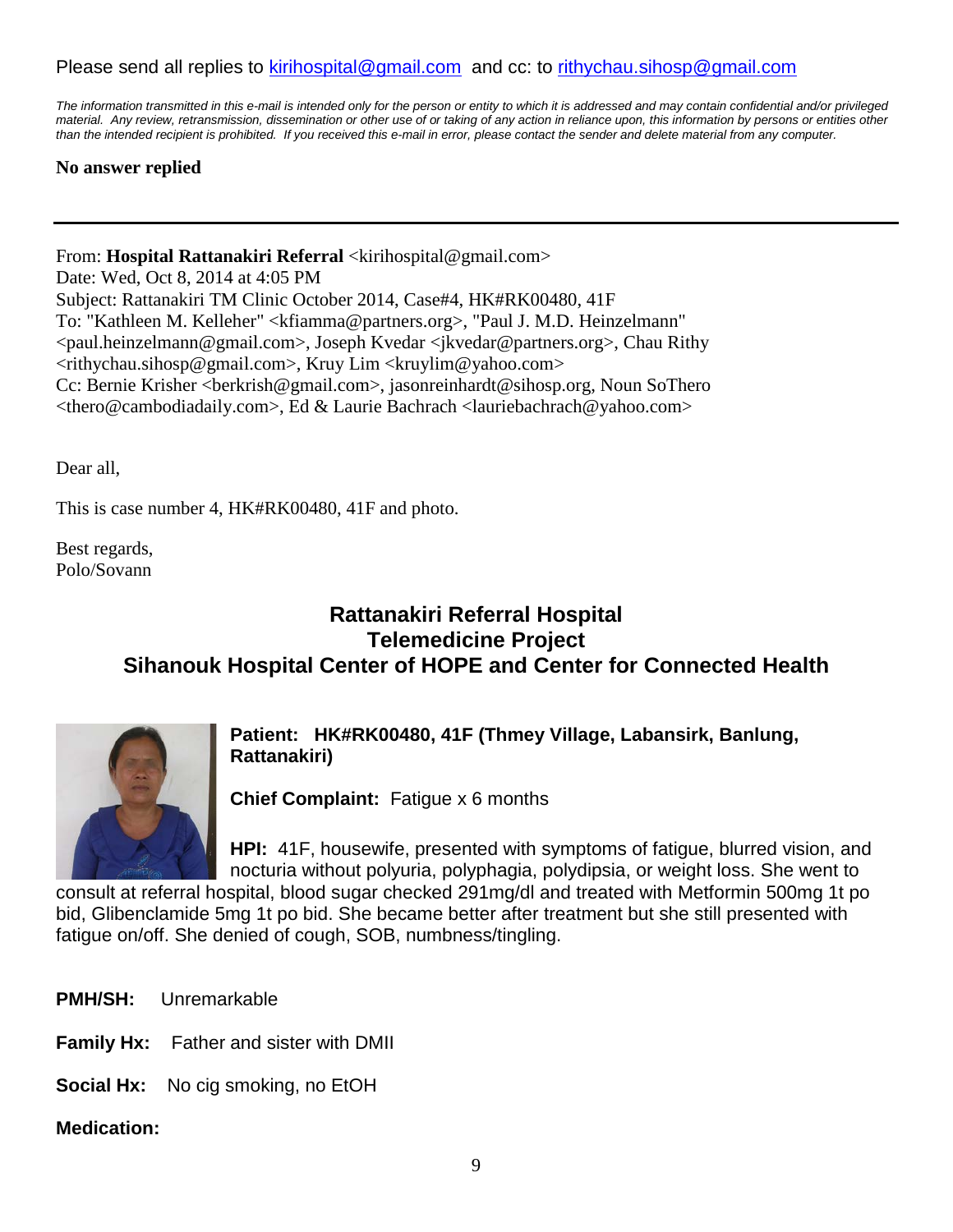### 1. Metformin 500mg 1t po bid

2. Glibenclamide 5mg 1t po bid

**Allergies:** NKDA

**ROS:** Regular menses, LMP on September 24, 2014

### **PE:**

**Vital Signs: BP: 110/78 P: 68 RR: 18 T: 36.5<sup>o</sup> C Wt: 48kg** 

**General:** Look stable

**HEENT:** No orophareangeal lesion, pink conjunctive, no thyroid enlargement, no neck lymph node palpable, no JVD

**Chest:** CTA bilaterally, no rales, no rhonchi; H RRR, no murmur

**Abdomen:** Soft, no distension, (+) bowel sound, no surgical scar, no abdominal bruit

**Skin/Extremities:** No leg edema; no rash, no foot wound; positive dorsalis pedis and posterior tibial pulse

**MS/Neuro:** MS +5/5; motor and sensory intact; DTRs +2/4, normal gait

### **Lab/Study:**

RBS: 159mg/dl (October 7, 2014) FBS: 139mg/dl, U/A: normal (October 8, 2014)

### **Assessment:**

1. DMII

### **Plan:**

- 1. Metformin 500mg 1t po bid
- 2. Glibenclamide 5mg 1t po bid
- 3. Educate on diabetic diet, foot care and regular exercise
- 4. Draw blood for Lyte, Creat, Glucose, Transaminase, HbA1C at SHCH

### **Comments/Notes: Do you agree with my assessment and plan?**

### **Examined by: Nurse Sovann Peng Date: October 8, 2014**

Please send all replies to [kirihospital@gmail.com](mailto:kirihospital@gmail.com) and cc: to [rithychau.sihosp@gmail.com](mailto:rithychau.sihosp@gmail.com)

*The information transmitted in this e-mail is intended only for the person or entity to which it is addressed and may contain confidential and/or privileged material. Any review, retransmission, dissemination or other use of or taking of any action in reliance upon, this information by persons or entities other than the intended recipient is prohibited. If you received this e-mail in error, please contact the sender and delete material from any computer.*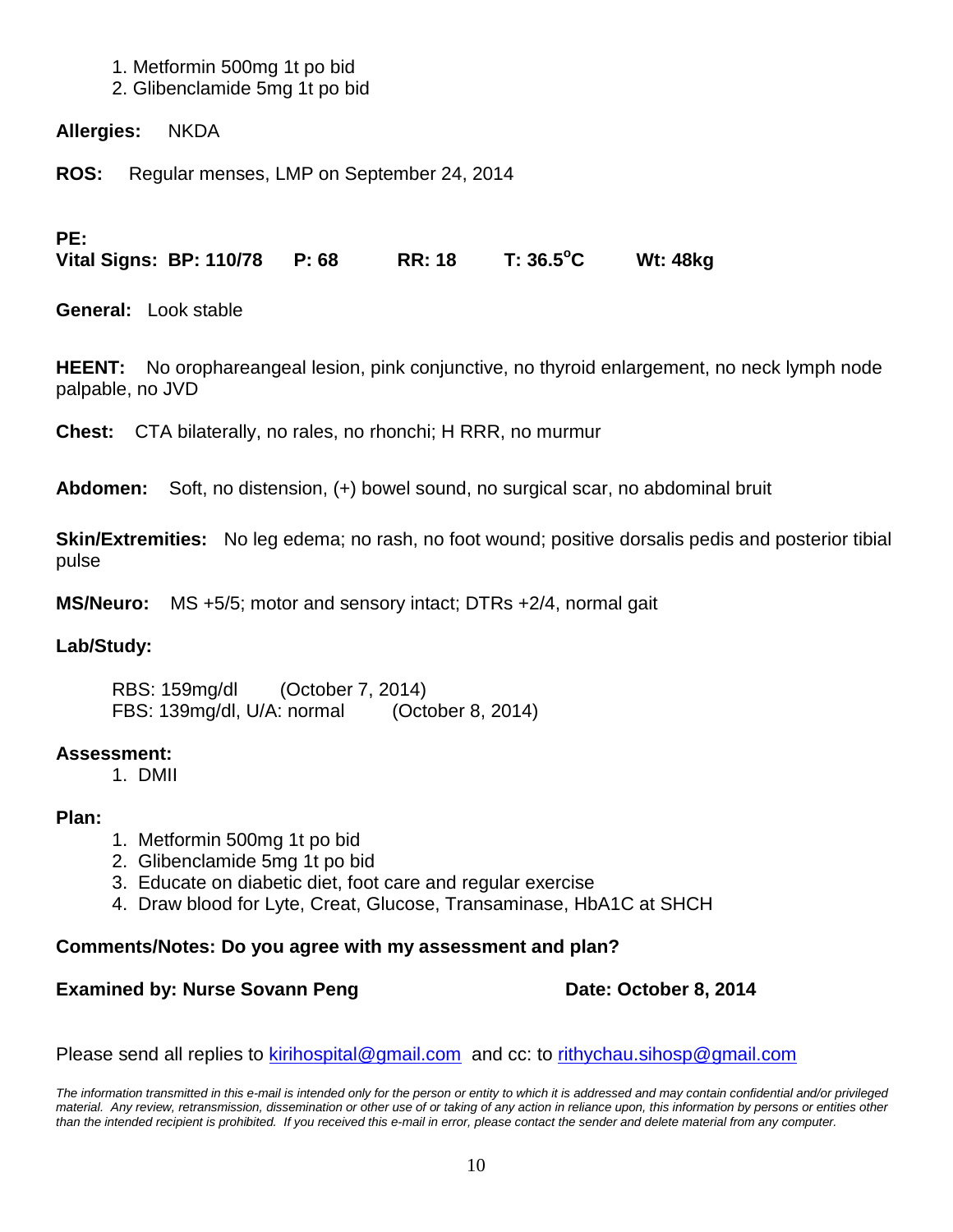From: **Smulders-Meyer, Olga,M.D.** <OSMULDERSMEYE@mgh.harvard.edu> Date: Thu, Oct 9, 2014 at 2:57 AM Subject: Re: Rattanakiri TM Clinic October 2014, Case#4, HK#RK00480, 41F To: "Fiamma, Kathleen M." <KFIAMMA@partners.org> Cc: "kirihospital@gmail.com" <kirihospital@gmail.com>

Dear Sovann Peng,

I think your assessment is right on. She developed Diabetes in the past few years probably and this lead to some weightloss, blurry vision and fatigue. She was started on oral anti diabetes medications and has improved. However, her bloodsugar is mot that well controlled yet. I would double the dose of Metformin if the HBA1C is over 7. Aim for a fasting bloodsugar of 100.

She will need a separate visit to educate her about the need to reduce simple carbohydrates and aboid sweets and sugar at all times. You may want to check her Cholesterol.

In view of her fatigue i would also add a CBC as she might have heavy menses during peri menopause as she is 48 years old. Also add a TSH.

Very important to also screen for depression, anxiety and marital discord/abuse when exploring the issue of fatigue.

Take good care!!

Olga Smulders-meyer mD

From: Hospital Rattanakiri Referral <kirihospital@gmail.com>

Date: Wed, Oct 8, 2014 at 4:07 PM

Subject: Rattankiri TM Clinic October 2014, Case#5, KC#RK00481, 65F

To: "Paul J. M.D. Heinzelmann" <paul.heinzelmann@gmail.com>, Joseph Kvedar <jkvedar@partners.org>, Chau Rithy <rithychau.sihosp@gmail.com>, Kruy Lim <kruylim@yahoo.com>, "Kathleen M. Kelleher"

 $\langle k$ fiamma@partners.org $>$ 

Cc: Bernie Krisher <berkrish@gmail.com>, jasonreinhardt@sihosp.org, Noun SoThero <thero@cambodiadaily.com>, Ed & Laurie Bachrach <lauriebachrach@yahoo.com>

Dear all,

This is case number 5, KC#RK00481, 65F and photo.

Best regards, Polo/Sovann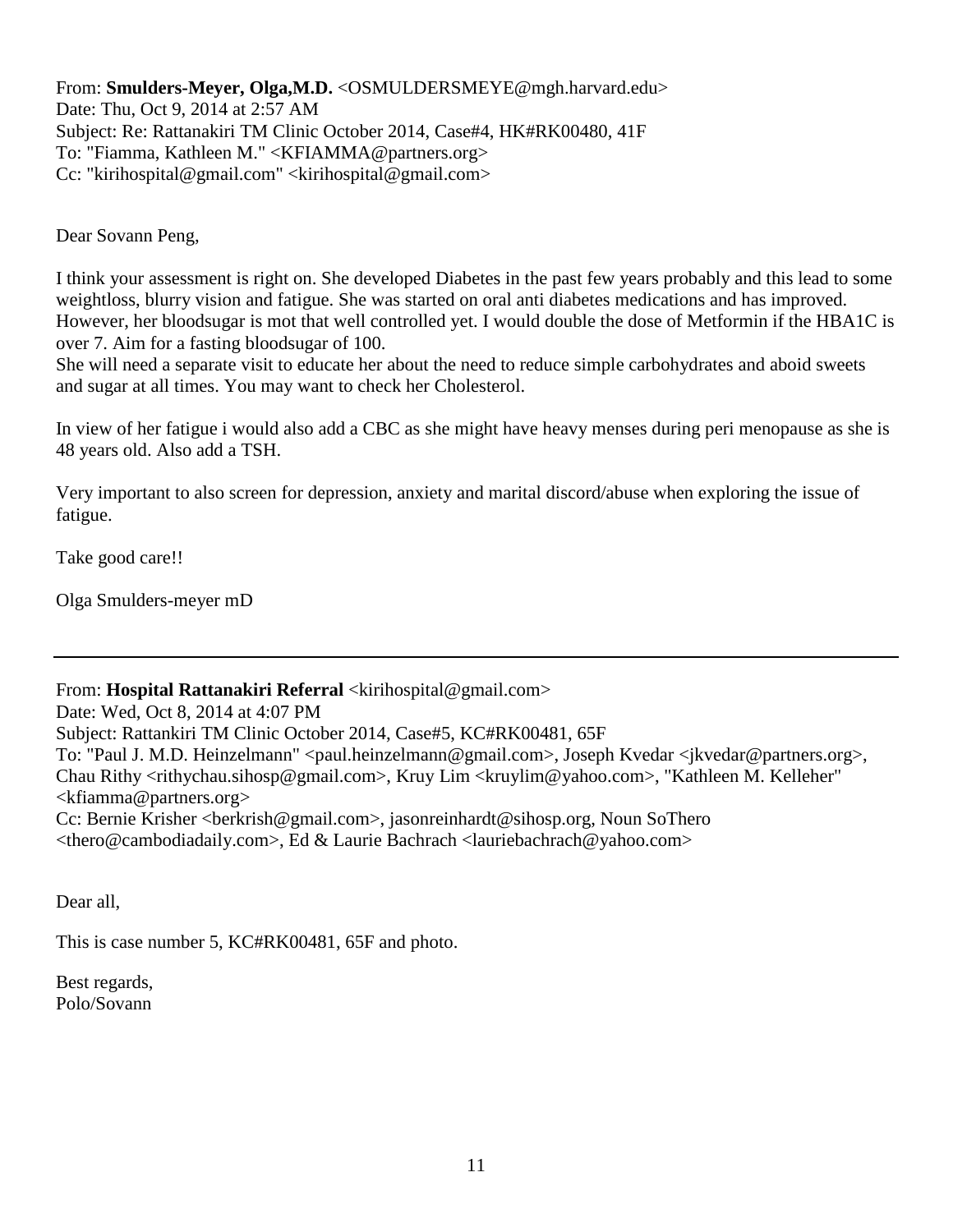## **Rattanakiri Referral Hospital Telemedicine Project Sihanouk Hospital Center of HOPE and Center for Connected Health**



**Patient: KC#RK00481, 65F (7 Makara Village, Labansirk, Banlung, Rattanakiri)**

**Chief Complaint:** Fatigue and insomnia x 1week

**HPI:** 65F presented with left shoulder pain, stiffness, which made her unable to raise the arm. She went to consult with private clinic in Phnom Penh and she

was diagnosed with left shoulder arthritis, HTN, DMII and hyperlipidemia; treated with Metformin 850mg 1t po bid, Lisinopril 5mg 1t po qd, ASA 100mg 1t po qd, Simvastain 20mg 1/2t po qhs, and Celecoxib 200mg 1t po qd. This one week, she presented with fatigue and insomnia, no fever, no cough, no SOB, normal appetite, normal bowel movement, normal urination.

**Family Hx:** No family member with DMII or HTN

**Social Hx:** No cig smoking, no EtOH

### **Medication:**

- 1. Metformin 850mg 1t po bid
- 2. Lisinopril 5mg 1t po qd
- 3. ASA 100mg 1t po qd
- 4. Simvastain 20mg 1/2t po qhs
- 5. Celecoxib 200mg 1t po qd

**Allergies:** NKDA

**ROS:** 15 years post menopause

### **PE:**

**Vital Signs: BP: 111/80 P: 96 RR: 20 T: 36<sup>o</sup> C Wt: 59kg** 

**General:** Look stable

**HEENT:** No orophareangeal lesion, pink conjunctive, no thyroid enlargement, no neck lymph node palpable, no JVD

**Chest:** CTA bilaterally, no rales, no rhonchi; H RRR, no murmur

**Abdomen:** Soft, no distension, (+) bowel sound, no surgical scar, no abdominal bruit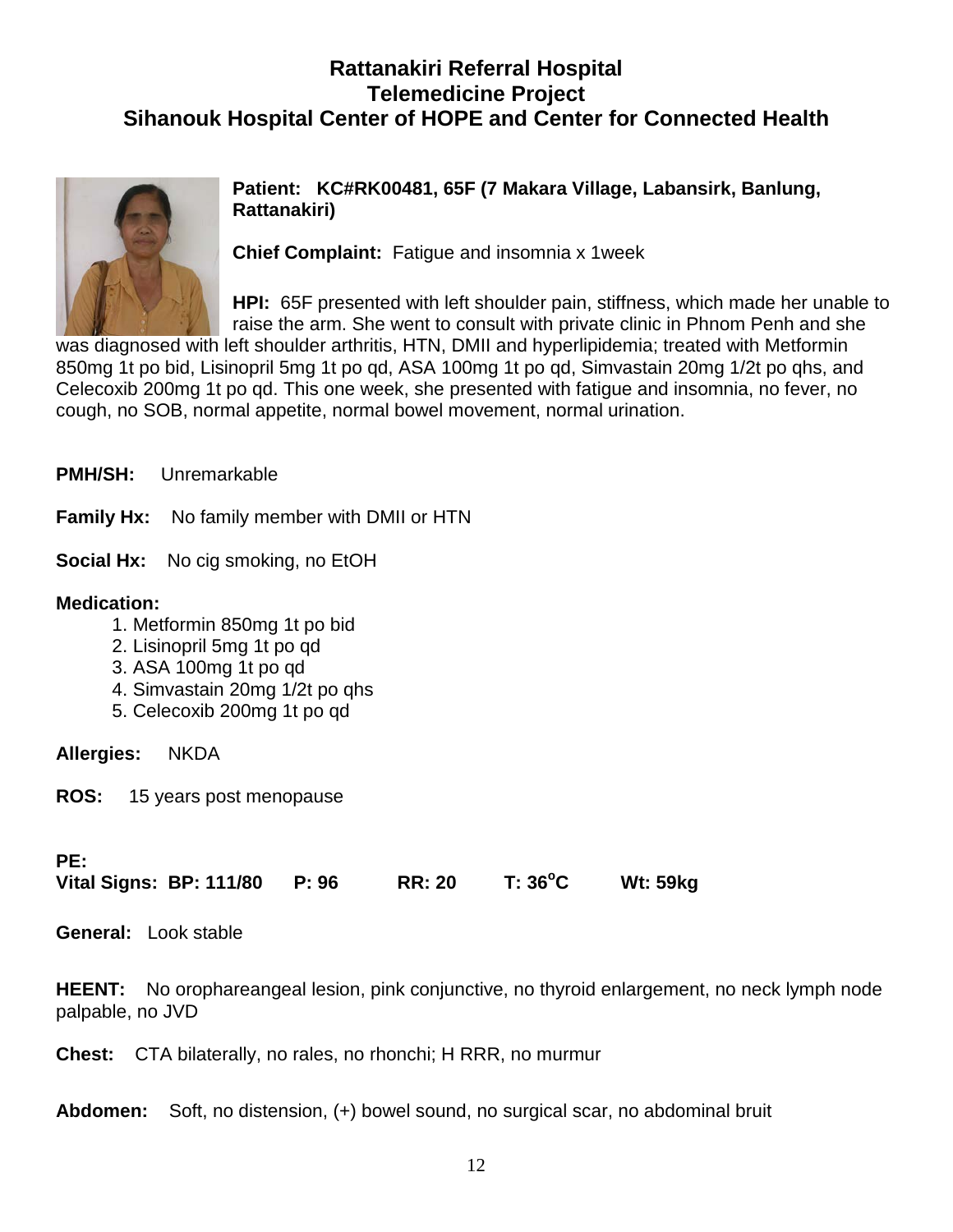**Skin/Extremities:** No leg edema; no rash, no foot wound; positive dorsalis pedis and posterior tibial pulse

**MS/Neuro:** MS +5/5; motor and sensory intact; DTRs +2/4; normal gait

### **Lab/Study:**

On October 7, 2014 RBS: 278mg/dl

On October 8, 2014 FBS: 158mg/dl U/A: protein 1+, no glucose, no leukocyte, no blood, no ketone

### **Assessment:**

- 1. DMII
- 2. HTN
- 3. Left shoulder arthritis

### **Plan:**

- 1. Metformin 500mg 2t po bid
- 2. Lisinopril 5mg 1t po qd
- 3. ASA 100mg 1t po qd
- 4. Celecoxib 200mg 1t po qd prn
- 5. Draw blood for Lyte, Creat, Glucose, Tot chole, TG, Transaminase, HbA1C at SHCH

### **Comments/Notes: Do you agree with my assessment and plan?**

### **Examined by: Nurse Sovann Peng Date: October 8, 2014**

Please send all replies to [kirihospital@gmail.com](mailto:kirihospital@gmail.com) and cc: to [rithychau.sihosp@gmail.com](mailto:rithychau.sihosp@gmail.com)

*The information transmitted in this e-mail is intended only for the person or entity to which it is addressed and may contain confidential and/or privileged material. Any review, retransmission, dissemination or other use of or taking of any action in reliance upon, this information by persons or entities other than the intended recipient is prohibited. If you received this e-mail in error, please contact the sender and delete material from any computer.*

### **No answer replied**

From: **Hospital Rattanakiri Referral** <kirihospital@gmail.com>

Date: Wed, Oct 8, 2014 at 4:11 PM

Subject: Rattanakiri TM Clinic October 2014, Case#6, CS#RK00482, 70F

To: Joseph Kvedar <jkvedar@partners.org>, Chau Rithy <rithychau.sihosp@gmail.com>, Kruy Lim

<kruylim@yahoo.com>, "Kathleen M. Kelleher" <kfiamma@partners.org>, "Paul J. M.D. Heinzelmann" <paul.heinzelmann@gmail.com>

Cc: Bernie Krisher <berkrish@gmail.com>, jasonreinhardt@sihosp.org, Noun SoThero <thero@cambodiadaily.com>, Ed & Laurie Bachrach <lauriebachrach@yahoo.com>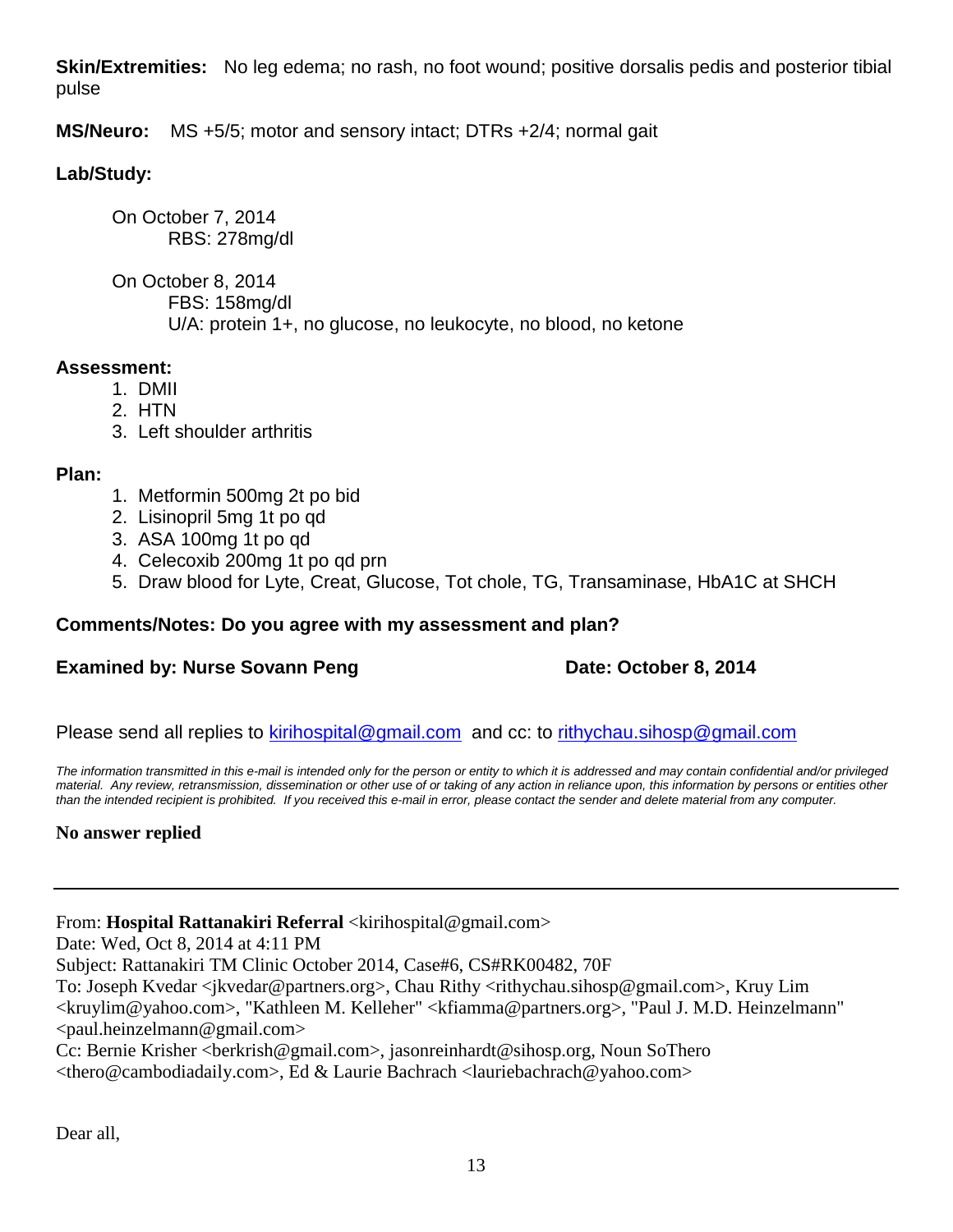This is case number 6, CS#RK00482, 70F and photo.

Best regards, Polo/Sovann

### **Rattanakiri Referral Hospital Telemedicine Project Sihanouk Hospital Center of HOPE and Center for Connected Health**



### **Patient: CS#RK00482, 70F (Village I, Labansirk, Banlung, Rattanakiri)**

**Chief Complaint:** Dizziness x 3 days

**HPI:** 70F with past one year history of falling down with the buttock hit to the ground, since then she had back pain with radiation down to left leg. She sought treatment from Viet Nam and Calmette hospital in Phnom Penh but the cause

was not found until in the past six months, she went to consult at Medical center in Phnom Penh where she CT scan show fracture of one vertebral column. At that time, she also was diagnosed with DMII, and HTN, Hyperlipidemia and was treated with Metformin 500mg 1t po bid, Amlodipine 5mg 1t po qd, Alendronic acid 70mg 1t po qw, Amitriptylin 25mg 1t po qhs, Fenofibrate 100mg 1t po qd, Calcitriol 0.25mcg 1t po qd. She became control well with these medicines and in these three days, she presented with dizziness, which appeared in the morning and got better after she ate breakfast. She denied of fever, cough, SOB, Palpitation, vertigo, syncope, oliguria, hematuria, dysuria, leg edema.

**PMH/SH:** Unremarkable

**Family Hx:** No family member with DMII or HTN

**Social Hx:** No cig smoking, no EtOH

### **Medication:**

- 1. Metformin 500mg 1t po bid
- 2. Amlodipine 5mg 1t po qd
- 3. Alendronic acid 70mg 1t po qw
- 4. Amitriptylin 25mg 1t po qhs
- 5. Fenofibrate 100mg 1t po qd
- 6. Calcitriol 0.25mcg 1t po qd

### **Allergies:** NKDA

**ROS:** No fever, no cough, no SOB, normal urination, normal bowel movement

**PE:**

**Vital Signs: BP: 112/81 P: 98 RR: 20 T: 36.3<sup>o</sup> C Wt: 65kg** 

**General:** Look stable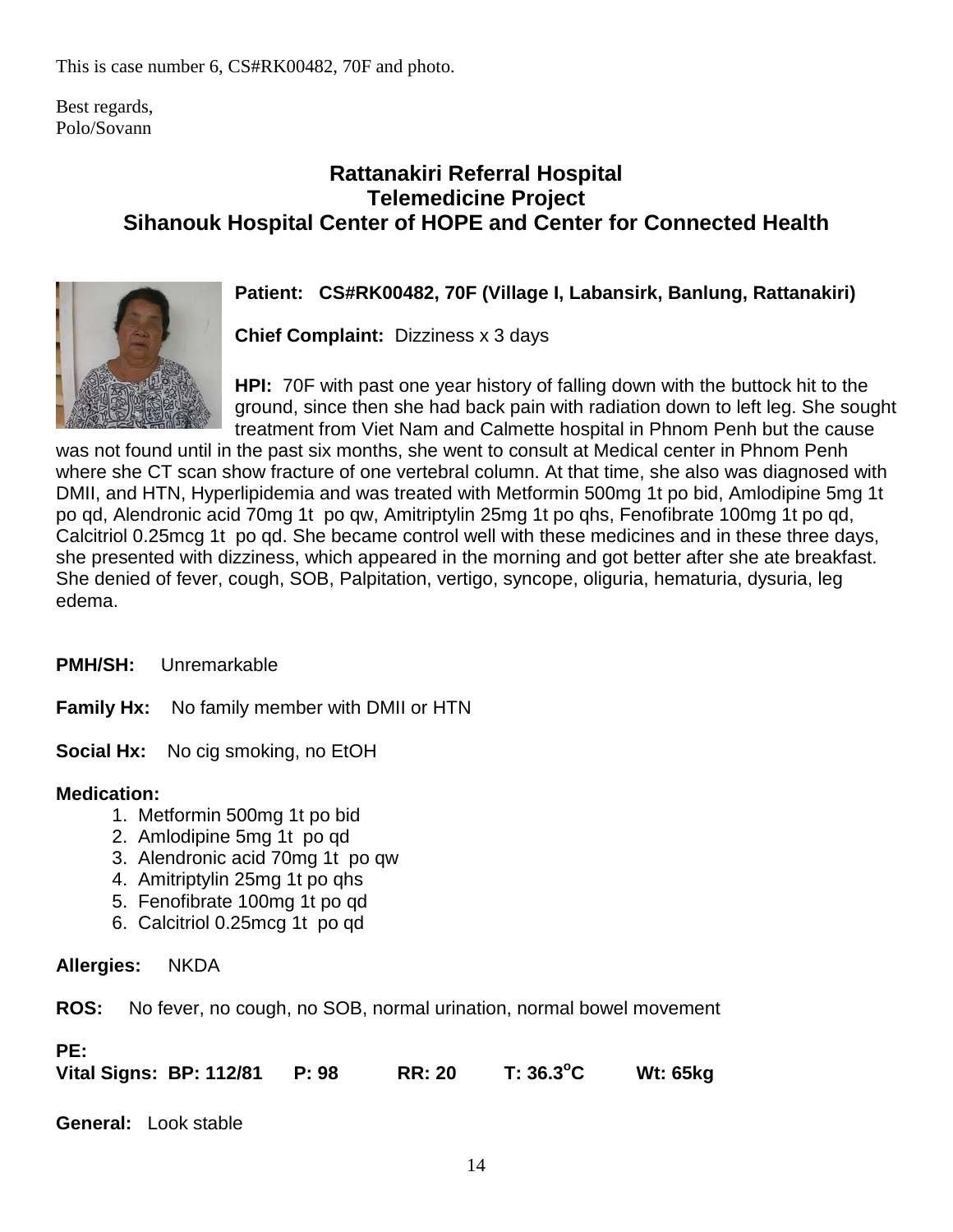**HEENT:** No orophareangeal lesion, pink conjunctive, no thyroid enlargement, no neck lymph node palpable, no JVD

**Chest:** CTA bilaterally, no rales, no rhonchi; H RRR, no murmur

**Abdomen:** Soft, no distension, (+) bowel sound, no surgical scar, no abdominal bruit

**Skin/Extremities:** No leg edema; no rash, no foot wound; positive dorsalis pedis and posterior tibial pulse

**MS/Neuro:** MS +5/5; motor and sensory intact; DTRs +2/4; normal gait

### **Lab/Study:**

| RBS: 163mg/dl | (October 7, 2014) |
|---------------|-------------------|
| RBS: 205mg/dl | (October 8, 2014) |

### **Assessment:**

- 1. HTN
- 2. DMII
- 3. Spine fracture (history)

### **Plan:**

- 1. Keep the same above treatment
- 2. Review on diabetic diet, hypoglycemia sign and its intervention
- 3. Foot care and regular exercise
- 4. Follow up with Medical center in Phnom Penh as schedule

### **Comments/Notes: Do you agree with my assessment and plan?**

### **Examined by: Nurse Sovann Peng Date: October 8, 2014**

Please send all replies to [kirihospital@gmail.com](mailto:kirihospital@gmail.com) and cc: to [rithychau.sihosp@gmail.com](mailto:rithychau.sihosp@gmail.com)

*The information transmitted in this e-mail is intended only for the person or entity to which it is addressed and may contain confidential and/or privileged material. Any review, retransmission, dissemination or other use of or taking of any action in reliance upon, this information by persons or entities other than the intended recipient is prohibited. If you received this e-mail in error, please contact the sender and delete material from any computer.*

**From:** Fang, Leslie S.,M.D. **Sent:** Thursday, October 09, 2014 7:34 AM **To:** Fiamma, Kathleen M. **Subject:** Re: Rattanakiri TM Clinic October 2014, Case#6, CS#RK00482, 70F

Agree with assessment and plans. Diabetes and hypertension under reasonable control.

Leslie Fang, MD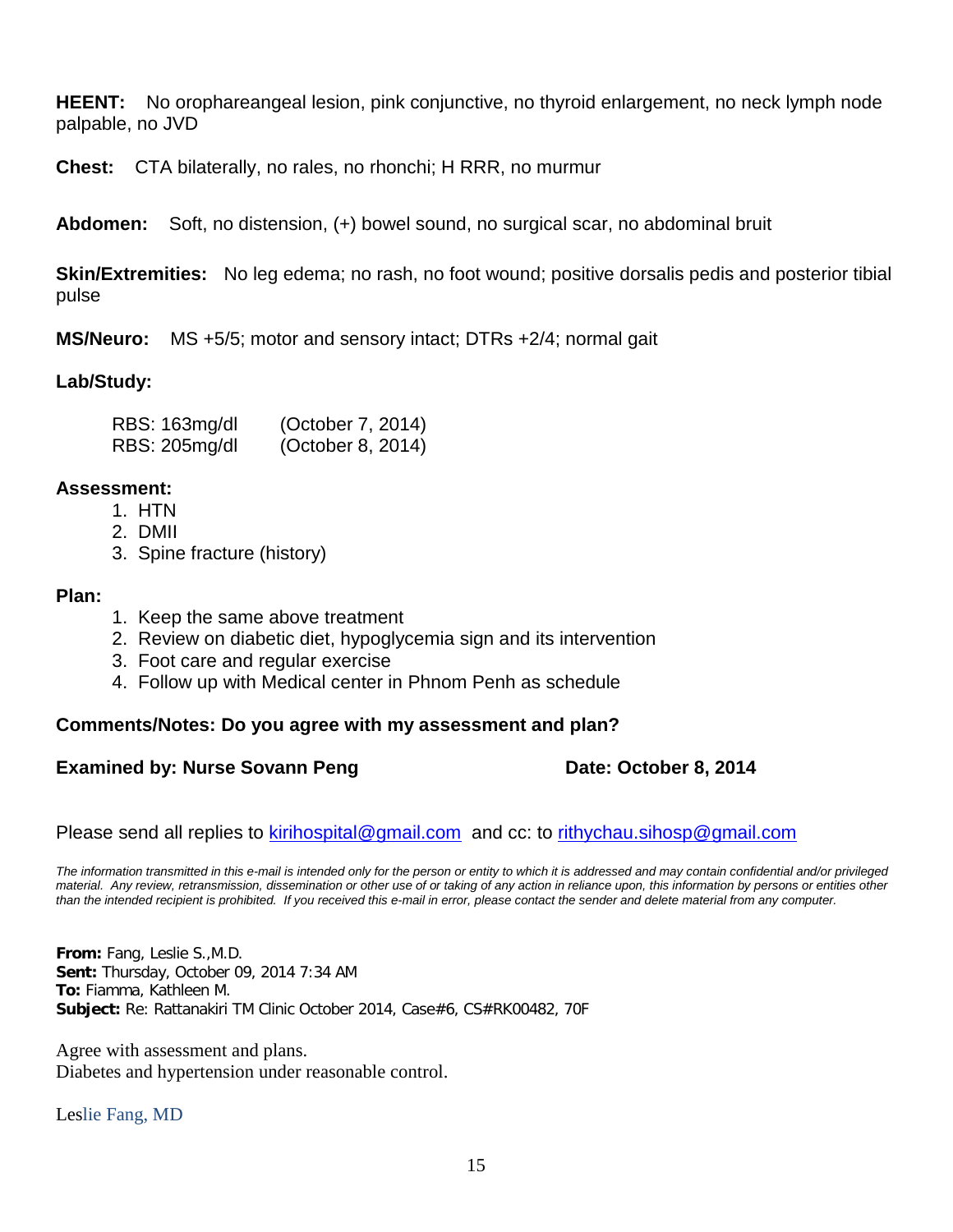From: Hospital Rattanakiri Referral <kirihospital@gmail.com> Date: Wed, Oct 8, 2014 at 4:13 PM Subject: Rattanakiri TM Clinic October 2014, Case#7, SK#RK00483, 23F To: Chau Rithy <rithychau.sihosp@gmail.com>, Kruy Lim <kruylim@yahoo.com>, "Kathleen M. Kelleher" <kfiamma@partners.org>, "Paul J. M.D. Heinzelmann" <paul.heinzelmann@gmail.com>, Joseph Kvedar <jkvedar@partners.org> Cc: Bernie Krisher <berkrish@gmail.com>, jasonreinhardt@sihosp.org, Noun SoThero <thero@cambodiadaily.com>, Ed & Laurie Bachrach <lauriebachrach@yahoo.com>

Dear all,

This is case number 7, SK#RK00483, 23F and photo.

Best regards, Polo/Sovann

### **Rattanakiri Referral Hospital Telemedicine Project Sihanouk Hospital Center of HOPE and Center for Connected Health**



**Patient: SK#RK00483, 23F (Porle Village, Kachong commune, Borkeo, Rattanakiri)**

**Chief Complaint:** Fatigue on/off x 1 year

**HPI:** 23F, farmer, presented with symptoms of fatigue, polyphagia, polyuria, nocturia, and weight loss about 9kg. She went to consult at private clinic in the province, Blood sugar was 300mg/dl and diagnosed with DM. She was treated with Metformin 500mg 1t po bid and Glibenclamide 5mg 1t po bid. After the

treatment, she became better but she still noticed of fatigue on/off. She denied of blurred vision, fever, SOB, hematuria, dysuria, numbness/tingling. She has run out of medicine for 3days.

- **PMH/SH:** Unremarkable
- **Family Hx:** No family member with DMII or HTN
- **Social Hx:** No cig smoking, no EtOH
- **Medication:** (she ran out of medicine for 3days)
	- 1. Metformin 500mg 1t po bid
	- 2. Glibenclamide 5mg 1t po bid

**Allergies:** NKDA

**ROS:** Regular menses, LMP on October 5, 2014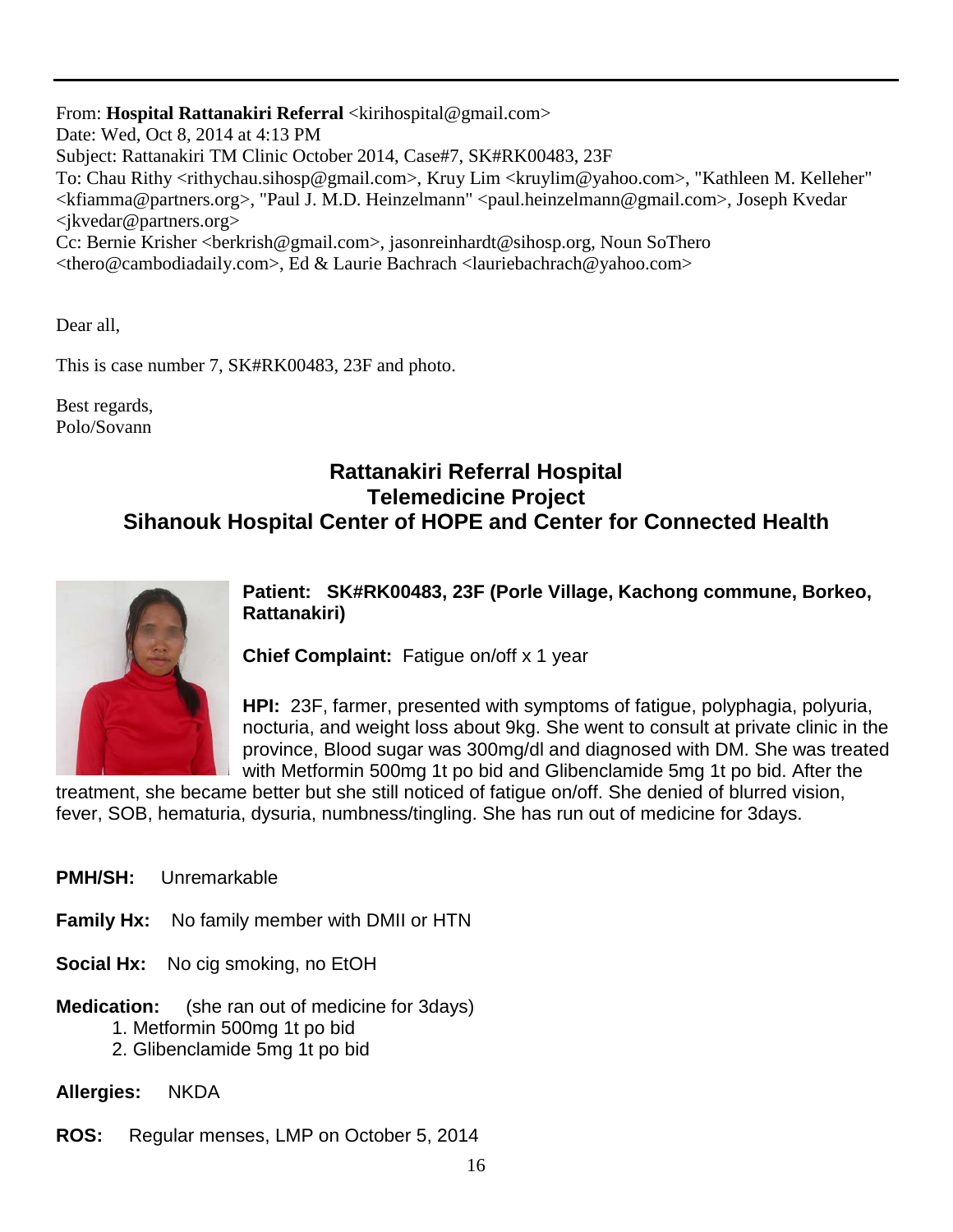**PE:**

**Vital Signs: BP: 116/93 P: 103 RR: 18 T: 36.5<sup>o</sup> C Wt: 45kg** 

**General:** Look stable

**HEENT:** No orophareangeal lesion, pink conjunctive, no thyroid enlargement, no neck lymph node palpable, no JVD

**Chest:** CTA bilaterally, no rales, no rhonchi; H RRR, no murmur

**Abdomen:** Soft, no distension, (+) bowel sound, no surgical scar, no abdominal bruit

**Skin/Extremities:** No leg edema; no rash, no foot wound; positive dorsalis pedis and posterior tibial pulse

**MS/Neuro:** MS +5/5; motor and sensory intact; DTRs +2/4; normal gait

### **Lab/Study:**

October 7, 2014 RBS: 529mg/dl

October 8, 2014 (test done after she took Metformin 500mg 1t and Glibenclamide 5mg 1t) FBS: 223mg/dl U/A: glucose 4+, no leukocyte, no blood, no protein, no ketone

### **Assessment:**

1. DM (type I)?

### **Plan:**

- 1. Metformin 500mg 2t po bid
- 2. Glibenclamide 5mg 1t po bid
- 3. Educate on diabetic diet, foot care and regular exercise
- 4. Draw blood for Lyte, Creat, Glucose, Transaminase, HbA1C at SHCH

### **Comments/Notes: Do you agree with my assessment and plan?**

### **Examined by: Nurse Sovann Peng Date: October 8, 2014**

Please send all replies to [kirihospital@gmail.com](mailto:kirihospital@gmail.com) and cc: to [rithychau.sihosp@gmail.com](mailto:rithychau.sihosp@gmail.com)

*The information transmitted in this e-mail is intended only for the person or entity to which it is addressed and may contain confidential and/or privileged material. Any review, retransmission, dissemination or other use of or taking of any action in reliance upon, this information by persons or entities other than the intended recipient is prohibited. If you received this e-mail in error, please contact the sender and delete material from any computer.*

### **No answer replied**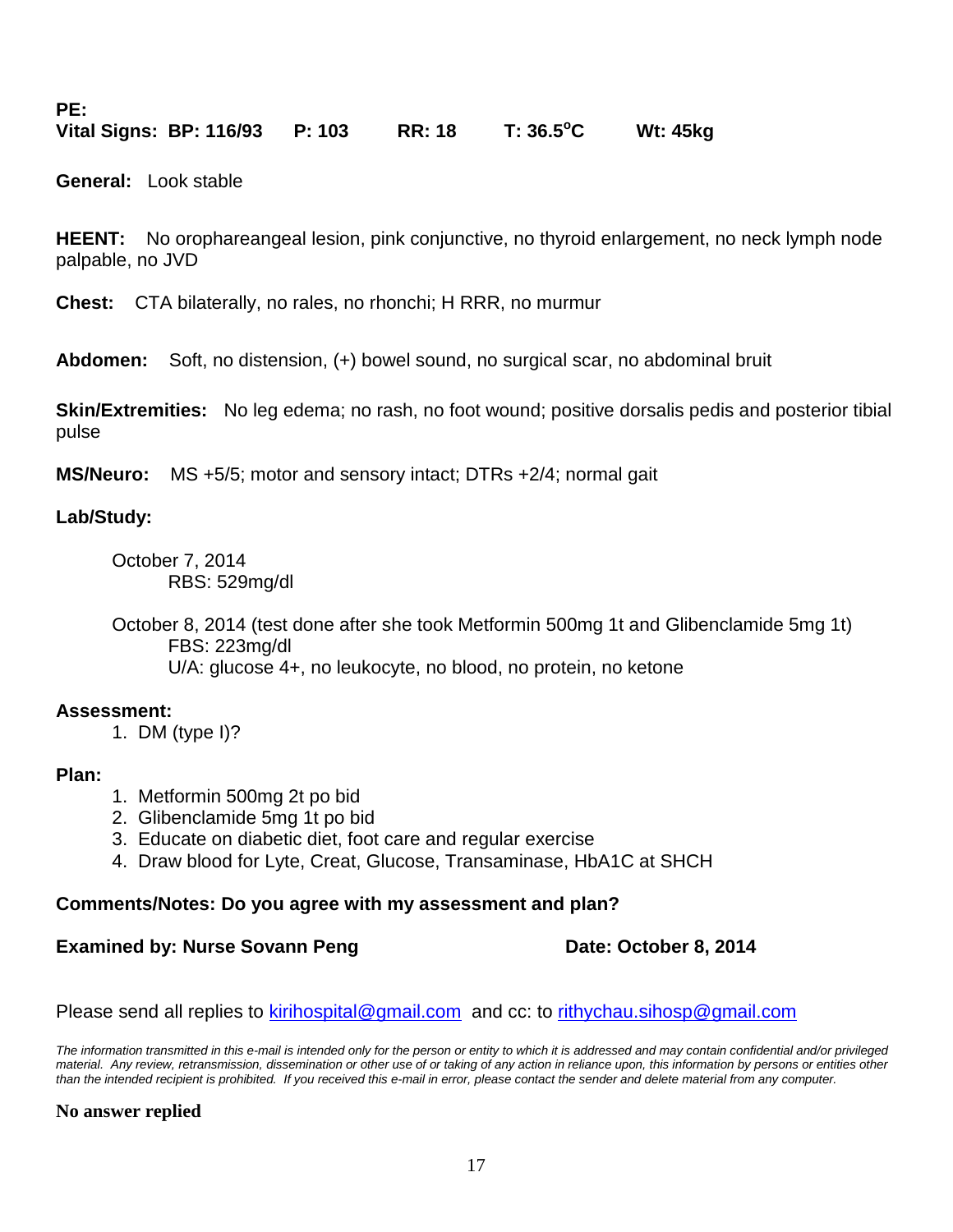From: Hospital Rattanakiri Referral <kirihospital@gmail.com> Date: Wed, Oct 8, 2014 at 4:15 PM Subject: Rattanakiri TM Clinic October 2014, Case#8, TT#RK00484, 51M To: Kruy Lim <kruylim@yahoo.com>, "Kathleen M. Kelleher" <kfiamma@partners.org>, "Paul J. M.D. Heinzelmann" <paul.heinzelmann@gmail.com>, Joseph Kvedar <jkvedar@partners.org>, Chau Rithy <rithychau.sihosp@gmail.com> Cc: Bernie Krisher <berkrish@gmail.com>, jasonreinhardt@sihosp.org, Noun SoThero <thero@cambodiadaily.com>, Ed & Laurie Bachrach <lauriebachrach@yahoo.com>

Dear all,

This is case number 8, TT#RK00484, 51M and photo.

Best regards, Polo/Sovann

### **Rattanakiri Referral Hospital Telemedicine Project Sihanouk Hospital Center of HOPE and Center for Connected Health**



**Patient: TT#RK00484, 51M (Chey Chumnas Village, Labansirk, Banlung, Rattanakiri)**

**Chief Complaint:** Left side weakness x 15 days

**HPI:** 51M, driver, with five years history of HTN and treated with antihypertensive (unknown name) 1t qd. In the past 15days, when he woke up, he was not able to move left extremities. He was checked by local healthcare worker, Systolic BP:150mmHg, blood test (WBC:5900/mm3, Ht:45%, Plt:228000, Ca2+:6.8mg/dl, Tot chole:212mg/dl, Creat:1.2, Glucose:76mg/dl, TG:230mg/dl, Uric acid:3.8mg/dl) and he was diagnosed with Stroke due to HTN and treated with Nifedipine 20mg 1t po bid, Furosemide 40mg 1t po qd, KCL 600mg 1t po qd, Fenofibrate 267mg 1t po qd. Beside weakness, he noticed of slurred speak and numbness of left extremities. Now he became better with ability to walk himself, and denied of choking, stool/urine incontinent.

**PMH/SH:** Unremarkable

**Family Hx:** No family member with DMII or HTN

**Social Hx:** Smoking 10cig/day for over 30years, Casual alcohol drinking

### **Medication:**

- 1. Nifedipine 20mg 1t po bid
- 2. KCL 600mg 1t po qd
- 3. Furosemide 40mg 1t po qd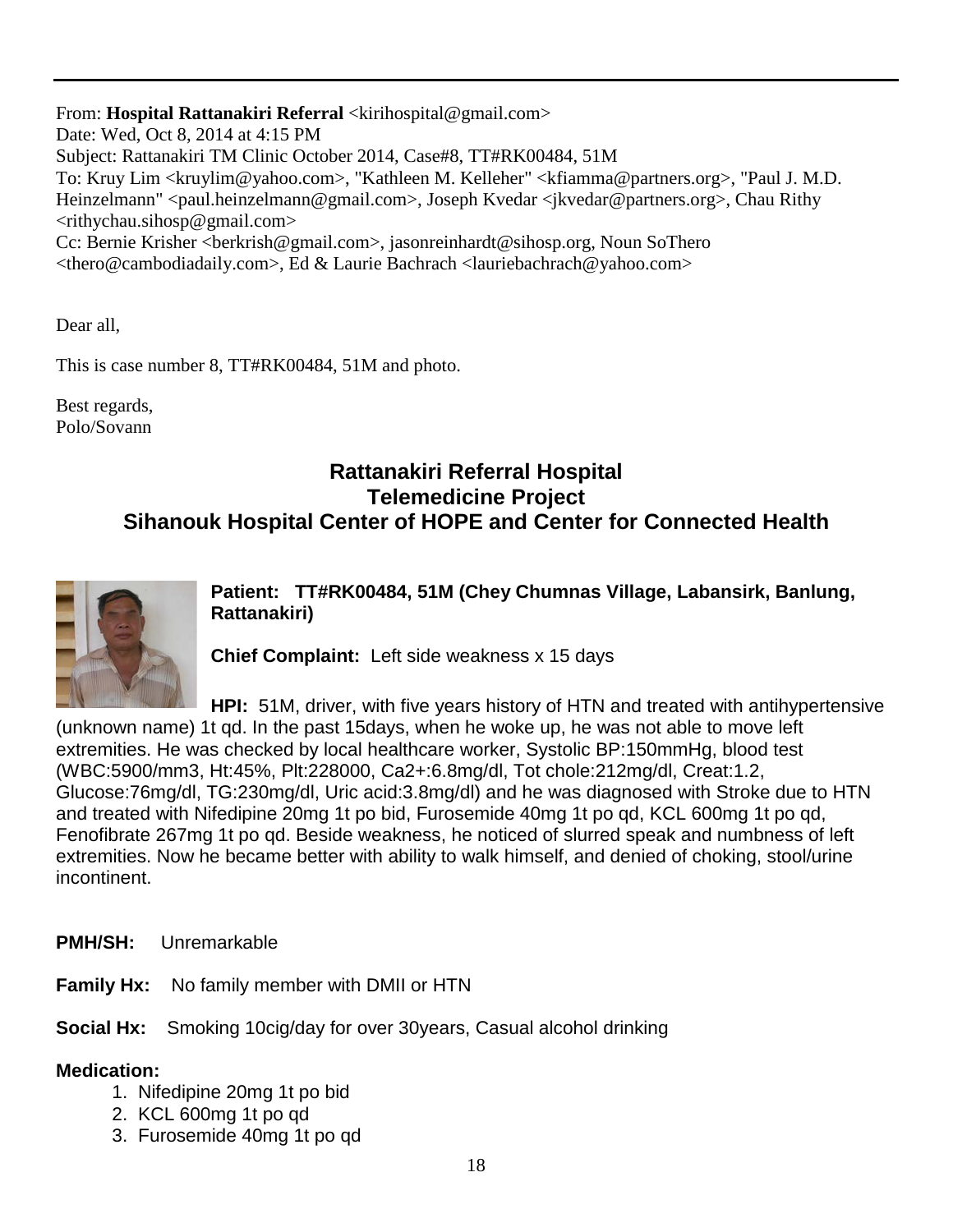### 4. Fenofibrate 267mg 1t po qd

### **Allergies:** NKDA

**ROS:** No fever, no cough, no SOB, no dysuria, no hematuria, no vomiting, no black or bloody stool

### **PE:**

**Vital Signs: BP: 148/103 P: 102 RR: 18 T: 36.0<sup>o</sup> C Wt: 78kg** 

**General:** Look stable

**HEENT:** No orophareangeal lesion, pink conjunctive, no thyroid enlargement, no neck lymph node palpable, no JVD

**Chest:** CTA bilaterally, no rales, no rhonchi; H RRR, no murmur

**Abdomen:** Soft, no distension, (+) bowel sound, no surgical scar, no abdominal bruit

**Skin/Extremities:** No leg edema; no rash; positive dorsalis pedis and posterior tibial pulse

**MS/Neuro:** MS +5/5 (Right side>left side); motor and sensory intact; DTRs +2/4; gait with dragging leg

### **Lab/Study:**

RBS: 106mg/dl

### **Assessment:**

- 1. HTN
- 2. Right side stroke with left side weakness

### **Plan:**

- 1. Amlodipine 5mg 1t po qd
- 2. ASA 100mg 1t po qd
- 3. Draw blood for Lyte, Creat, Transaminase, TG, Tot chole and TSH at SHCH

### **Comments/Notes: Do you agree with my assessment and plan?**

### **Examined by: Nurse Sovann Peng Date: October 8, 2014**

Please send all replies to [kirihospital@gmail.com](mailto:kirihospital@gmail.com) and cc: to [rithychau.sihosp@gmail.com](mailto:rithychau.sihosp@gmail.com)

*The information transmitted in this e-mail is intended only for the person or entity to which it is addressed and may contain confidential and/or privileged material. Any review, retransmission, dissemination or other use of or taking of any action in reliance upon, this information by persons or entities other than the intended recipient is prohibited. If you received this e-mail in error, please contact the sender and delete material from any computer.*

### **No answer replied**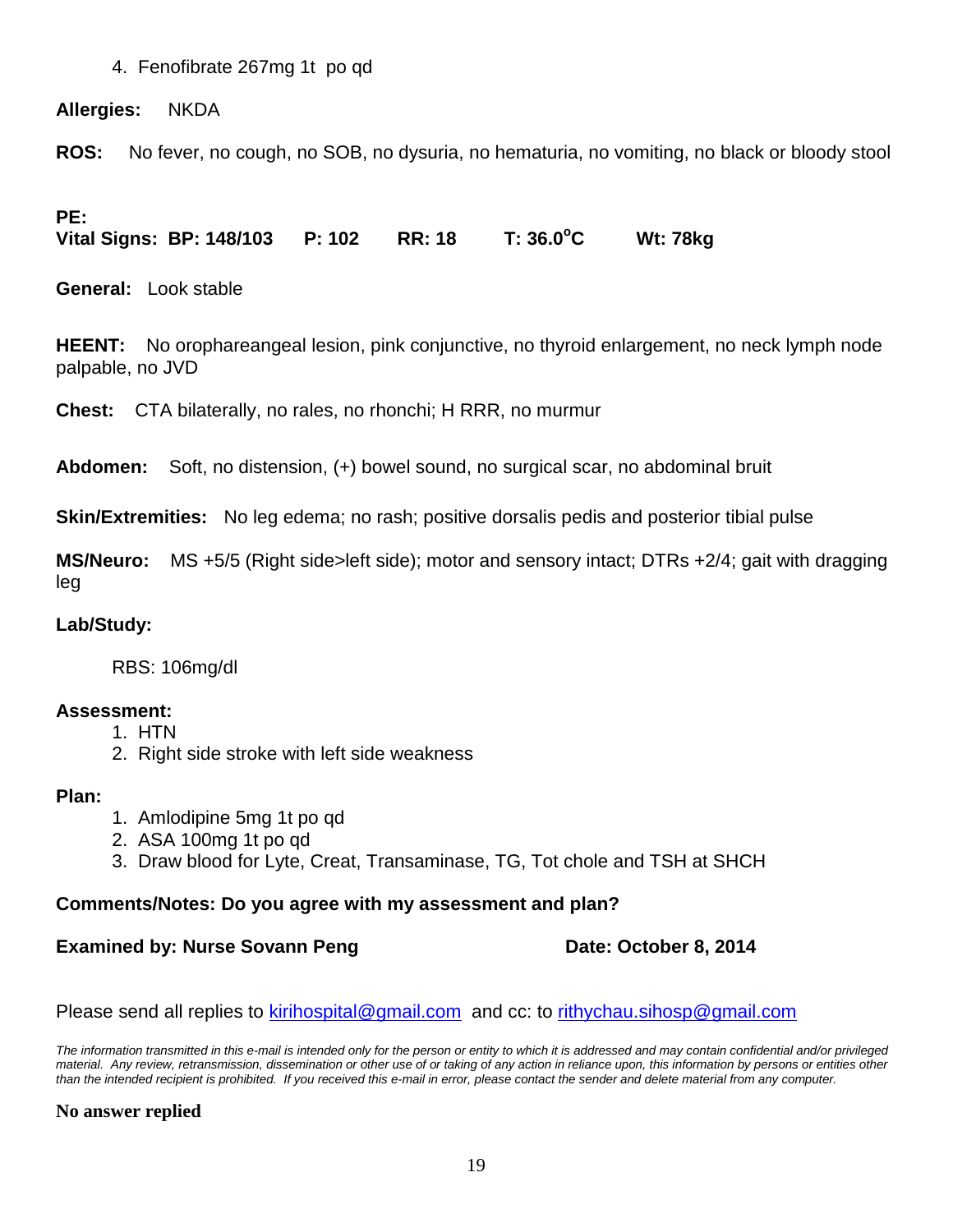From: Hospital Rattanakiri Referral <kirihospital@gmail.com> Date: Wed, Oct 8, 2014 at 4:19 PM Subject: Rattanakiri TM Clinic October 2014, Case#9, ST#RK00485, 48M To: "Kathleen M. Kelleher" <kfiamma@partners.org>, "Paul J. M.D. Heinzelmann" <paul.heinzelmann@gmail.com>, Joseph Kvedar <jkvedar@partners.org>, Chau Rithy <rithychau.sihosp@gmail.com>, Kruy Lim <kruylim@yahoo.com> Cc: Bernie Krisher <berkrish@gmail.com>, jasonreinhardt@sihosp.org, Noun SoThero <thero@cambodiadaily.com>, Ed & Laurie Bachrach <lauriebachrach@yahoo.com>

Dear all,

This is the last case for Rattanakiri TM Clinic October 2014, case number 9, ST#RK00485, 48M and photo. Please reply to the cases before Thursday afternoon then the treatment plan can be made accordingly.

Thank you very much for your cooperation and support in this project.

Best regards, Polo/Sovann

### **Rattanakiri Referral Hospital Telemedicine Project Sihanouk Hospital Center of HOPE and Center for Connected Health**



**Patient: ST#RK00485, 48M (Oromeat Village, Labansirk, Banlung, Rattanakiri)**

**Chief Complaint:** Numbness/tingling x 2 years

**HPI:** 48M, teacher, presented with symptoms of numbness/tingling of lower extremities without polyuira, polyphagi, polydypsia, fatigue, weight loss. He went to consult at private clinic, blood sugar checked 290mg/dl, diagnosed

with DMII and treated with Glibenclamide 5mg 1t po qd for several months but not better so he switched it to Glimepiride 2mg 1t po qd until now. He came to consult with Telemedicine because of persistent numbness/tingling.

**PMH/SH:** Unremarkable

**Family Hx:** No family member with DMII or HTN

**Social Hx:** No cig smoking, Casual alcohol drinking

### **Medication:**

1. Glimepiride 2mg 1t po qd

**Allergies:** NKDA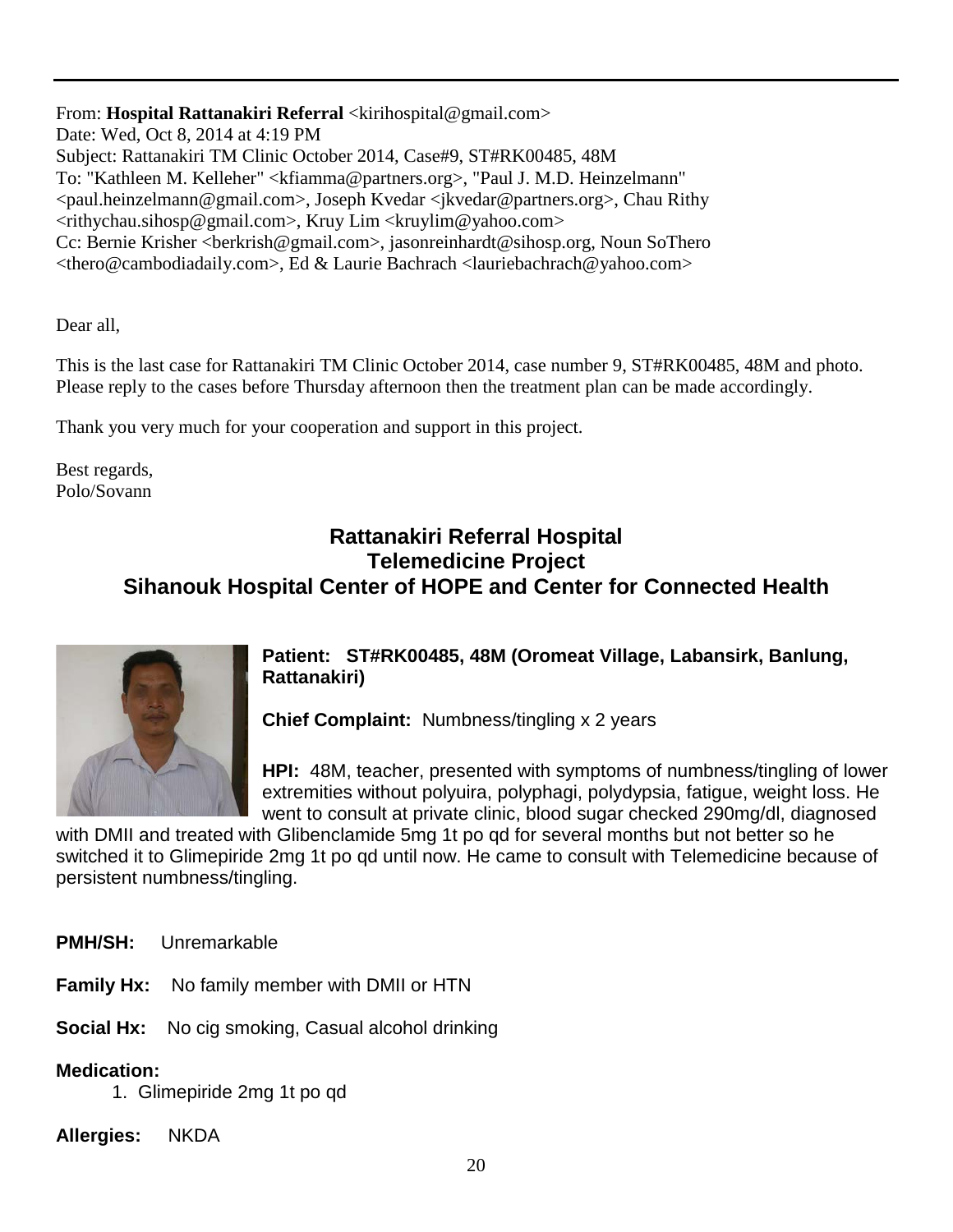**ROS:** No fever, no cough, no SOB, normal urination, normal bowel movement, no foot wound

**PE:**

**Vital Signs: BP: 129/93 P: 85 RR: 20 T: 36.0<sup>o</sup> C Wt: 74kg BMI: 24.16**

**General:** Look stable

**HEENT:** No orophareangeal lesion, pink conjunctive, no thyroid enlargement, no neck lymph node palpable, no JVD

**Chest:** CTA bilaterally, no rales, no rhonchi; H RRR, no murmur

**Abdomen:** Soft, no distension, (+) bowel sound, no surgical scar, no abdominal bruit

**Skin/Extremities:** No leg edema; no rash, no foot wound; positive dorsalis pedis and posterior tibial pulse

**MS/Neuro:** MS +5/5; motor and sensory intact; DTRs +2/4; normal gait

### **Lab/Study:**

FBS: 260mg/dl (October 6, 2014) FBS: 171mg/dl, U/A normal (October 8, 2014)

### **Assessment:**

### 1. DMII

### **Plan:**

- 1. Glimepiride 2mg 1t po qd
- 2. Captopril 25mg 1/4t po bid
- 3. Educate on diabetic diet, foot care and regular exercise
- 4. Draw blood for Lyte, Creat, Glucose, TG, Tot chole, HbA1C at SHCH

### **Comments/Notes: Do you agree with my assessment and plan?**

### **Examined by: Nurse Sovann Peng Date: October 8, 2014**

Please send all replies to [kirihospital@gmail.com](mailto:kirihospital@gmail.com) and cc: to [rithychau.sihosp@gmail.com](mailto:rithychau.sihosp@gmail.com)

*The information transmitted in this e-mail is intended only for the person or entity to which it is addressed and may contain confidential and/or privileged material. Any review, retransmission, dissemination or other use of or taking of any action in reliance upon, this information by persons or entities other than the intended recipient is prohibited. If you received this e-mail in error, please contact the sender and delete material from any computer.*

**From:** Fang, Leslie S.,M.D. **Sent:** Thursday, October 09, 2014 7:33 AM **To:** Fiamma, Kathleen M. **Subject:** Re: Rattanakiri TM Clinic October 2014, Case#9, ST#RK00485, 48M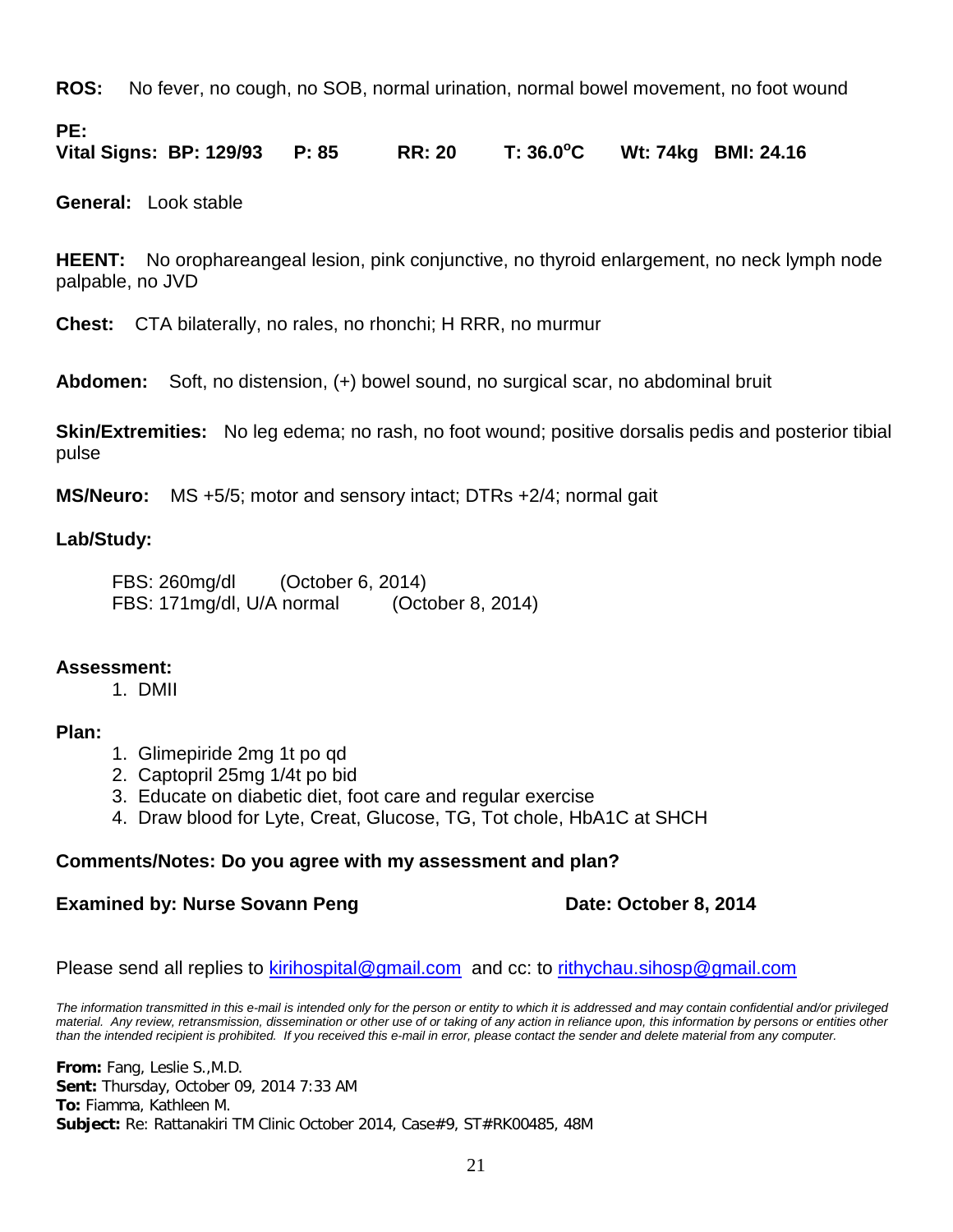Agree that he has diabetes with no obvious end organ damage at this point However, blood sugars are still not optimally controlled.

Leslie Fang, MD

# **Thursday, October 9, 2014**

# **Follow-up Report for Rattanakiri TM Clinic**

There were 9 new patients seen during this month TM clinic at Rattanakiri Referral Hospital (RRH). The data of 9 cases was transmitted and received replies from both Phnom Penh and Boston, and other 30 patients came for brief consult and refill medication only, and other 10 new patients seen by PA Rithy for minor problem without sending data. Per advice sent by Partners in Boston and Phnom Penh Sihanouk Hospital Center of HOPE as well as advices from PA Rithy on site, the following patients were managed and treated per local staff:

[Please note that in general the practice of dispensing medications at RRH for all patients is usually limited to a maximum of 7 days treatment with expectation of patients to return for another week of supplies if needed be. This practice allows clinicians to monitor patient compliance to taking medications and to follow up on drug side effects, changing of medications, new arising symptoms especially in patients who live away from the town of Banlung and/or illiterate. Nearly all medications and some lab tests not available/done at RRH are provided by SHCH to TM patients at no cost]

### **Treatment Plan for Rattanakiri TM Clinic October 2014**

#### **1. LS#RK00477, 56M (Thmey Village, Labansirk, Banlung, Rattanakiri) Diagnosis:**

- 1. Torus Palatinus
- 2. Tension HA

### **Treatment:**

- 1. Paracetamol 500mg 1t po qid prn HA (#30)
- 2. Keep observe Torus palatinus

#### **2. TN#RK00478, 48F (Oromeat Village, Labansirk, Banlung, Rattanakiri) Diagnosis:**

- 1. Muscle tension due to chemotherapy??
- 2. Anxiety

### **Treatment:**

- 1. MTV 1t po qd (#40)
- 2. Paracetamol 500mg 1t po qid prn (#40)
- 3. Amitriptylin 25mg 1/2t po qhs (#30)

#### **3. ON#RK00479, 43F (Oromeat Village, Labansirk, Banlung, Rattanakiri) Diagnosis:**

- 1. Right sciatica
- 2. Arthritis??

#### **Treatment:**

- 1. Ibuprofen 200mg 2t po tid prn severe pain (#40)
- 2. Paracetamol 500mg 1t po qid prn (#30)
- 3. Avoid prolong walking, standing, sitting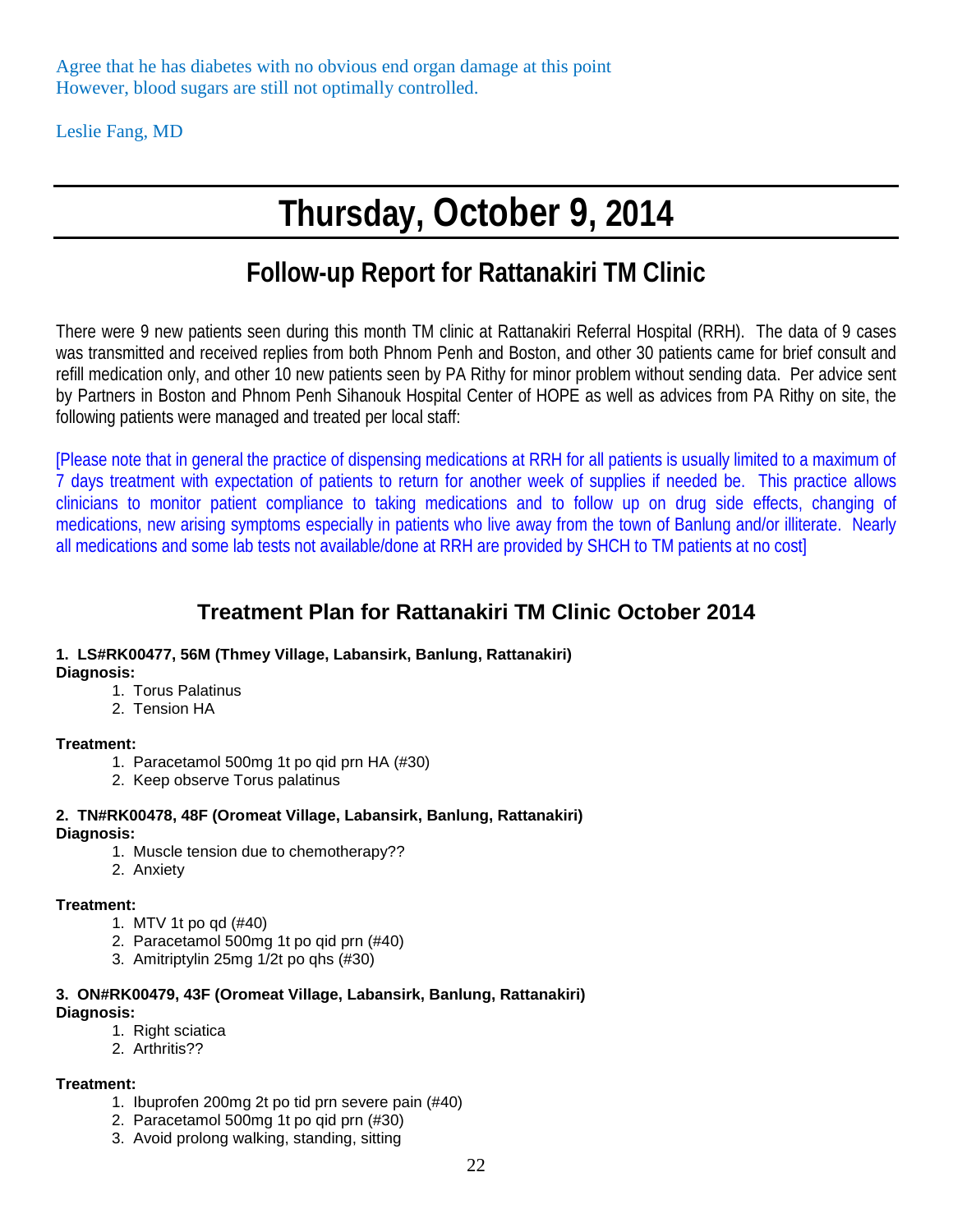4. Regular exercise and warmth compression

#### **4. HK#RK00480, 41F (Thmey Village, Labansirk, Banlung, Rattanakiri)**

#### **Diagnosis:**

1. DMII

#### **Treatment:**

- 1. Metformin 500mg 1t po bid (#60)
- 2. Glibenclamide 5mg 1t po bid (#60)
- 3. Educate on diabetic diet, foot care and regular exercise
- 4. Draw blood for CBC, Lyte, Creat, Glucose, Transaminase, HbA1C at SHCH

#### **Lab result on October 9, 2014**

| <b>WBC</b>    | $=4.41$  | $[4 - 11 \times 10^9/L]$           | Na<br>$=139$     | $[135 - 145]$         |
|---------------|----------|------------------------------------|------------------|-----------------------|
| <b>RBC</b>    | $= 5.3$  | $[3.9 - 5.5x10^{12}/L]$            | K<br>$=4.2$      | $[3.5 - 5.0]$         |
| Hb            | $=13.5$  | $[12.0 - 15.0g/dL]$                | $=106$<br>CI.    | $[95 - 110]$          |
| Ht            | $=41$    | $[35 - 47\%]$                      | $=43$<br>Creat   | $[44 - 80]$           |
| <b>MCV</b>    | $= 77$   | $[80 - 100$ fl]                    | $= 11.2$<br>Gluc | $[4.1 - 6.1]$         |
| <b>MCH</b>    | $= 26$   | $[25 - 35pg]$                      | $T.$ Chol = 3.8  | $\left[ <5.7 \right]$ |
| $MHCH = 33$   |          | $[30 - 37\%]$                      | TG.<br>$=1.6$    | $[-1.71]$             |
| Plt           | $=223$   | $[150 - 450 \times 10^9/\text{L}]$ | $HbA1C = 8.1$    | $[4.8 - 5.9]$         |
| Lymph $=2.38$ |          | $[0.70 - 4.40 \times 10^9$ /L]     |                  |                       |
| Mono          | $=0.22$  | $[0.10 - 1.00 \times 10^9/L]$      |                  |                       |
| Neut          | $= 1.37$ | $[2.00 - 8.00 \times 10^{9} / L]$  |                  |                       |

#### **5. KC#RK00481, 65F (7 Makara Village, Labansirk, Banlung, Rattanakiri) Diagnosis:**

- 1. DMII
- 2. HTN
- 3. Left shoulder arthritis

#### **Treatment:**

- 1. Metformin 500mg 2t po bid (buy)
- 2. Lisinopril 5mg 1t po qd (#60)
- 3. ASA 100mg 1t po qd (#60)
- 4. Celecoxib 200mg 1t po qd prn (buy)
- 5. Draw blood for CBC, Lyte, Creat, Glucose, Tot chole, TG, Transaminase, HbA1C at SHCH

#### **Lab result on October 9, 2014**

| <b>WBC</b>    | $=4.50$  | $[4 - 11 \times 10^9/\text{L}]$      | $=138$<br>Na    | $[135 - 145]$         |
|---------------|----------|--------------------------------------|-----------------|-----------------------|
| <b>RBC</b>    | $=4.1$   | $[3.9 - 5.5 \times 10^{12} / L]$     | $=4.2$<br>K     | $[3.5 - 5.0]$         |
| Hb            | $=12.7$  | $[12.0 - 15.0g/dL]$                  | СI<br>$=104$    | $[95 - 110]$          |
| Ht            | $=40$    | $[35 - 47\%]$                        | $=47$<br>Creat  | [44 - 80]             |
| <b>MCV</b>    | $= 96$   | $[80 - 100f]$                        | $= 8.4$<br>Gluc | $[4.1 - 6.1]$         |
| MCH           | $= 31$   | $[25 - 35pq]$                        | T. Chol $=3.0$  | $\left[ <5.7 \right]$ |
| $MHCH = 32$   |          | $[30 - 37\%]$                        | TG.<br>$=1.0$   | $[-1.71]$             |
| Plt           | $= 2184$ | $[150 - 450 \times 10^9/L]$          | HbA1C $= 7.4$   | $[4.8 - 5.9]$         |
| Lymph $=1.91$ |          | $[0.70 - 4.40 \times 10^9/\text{L}]$ |                 |                       |
| Mono          | $=0.34$  | $[0.10 - 1.00 \times 10^9/L]$        |                 |                       |
| Neut          | $= 2.06$ | $[2.00 - 8.00 \times 10^9/\text{L}]$ |                 |                       |

#### **6. CS#RK00482, 70F (Village I, Labansirk, Banlung, Rattanakiri) Diagnosis:**

- 1. HTN
- 2. DMII
- 3. Spine fracture (history)

#### **Treatment:**

1. Keep the same above treatment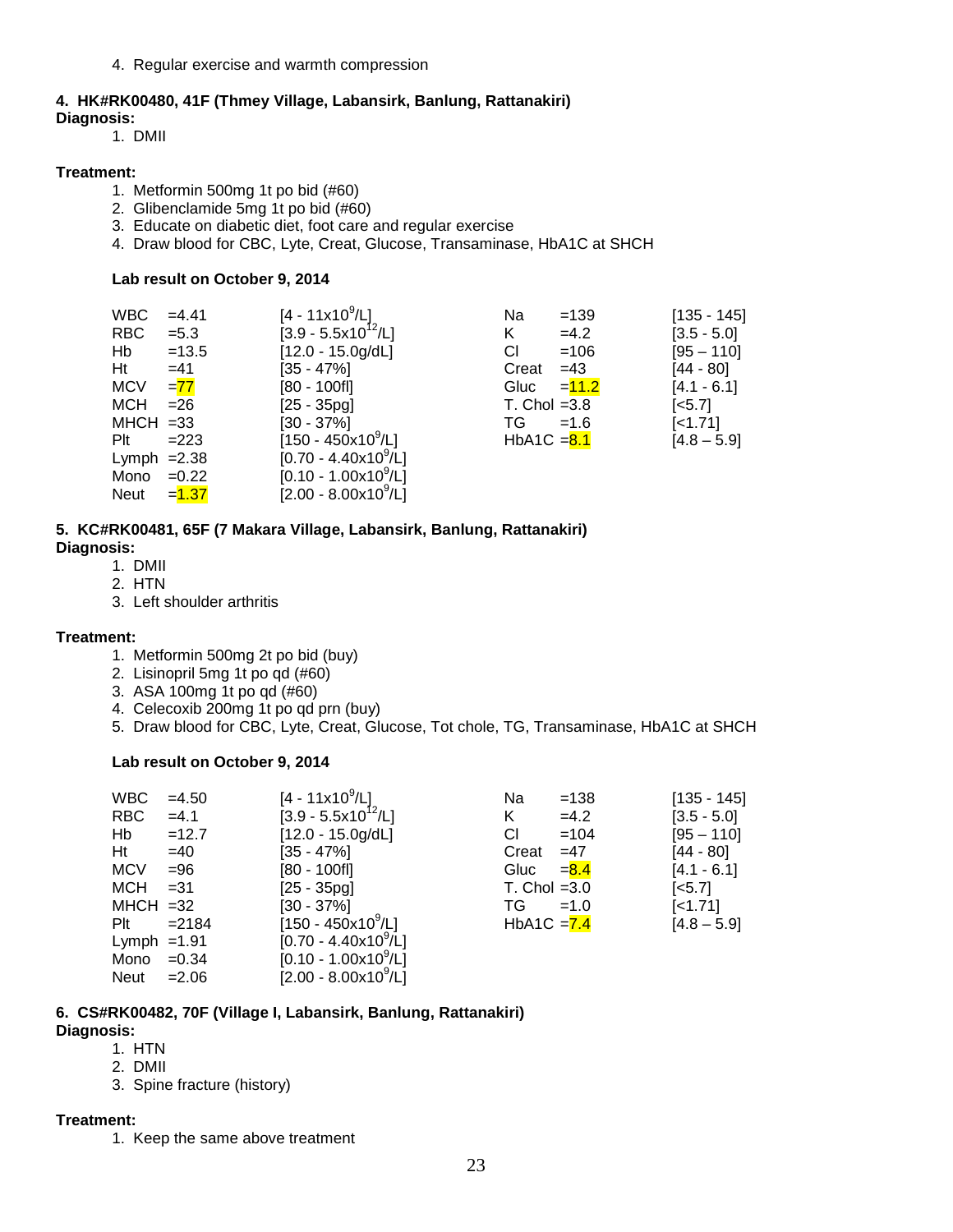- 2. Review on diabetic diet, hypoglycemia sign and its intervention
- 3. Foot care and regular exercise
- 4. Follow up with Medical center in Phnom Penh as schedule

### **7. SK#RK00483, 23F (Porle Village, Kachong commune, Borkeo, Rattanakiri)**

#### **Diagnosis:**

1. DM (type I)

#### **Treatment:**

- 1. Actrapid 5IU bid
- 2. Seek further evaluation and management at SHCH
- 3. Educate on diabetic diet, foot care and regular exercise
- 4. Draw blood for Lyte, Creat, Glucose, Transaminase, HbA1C at SHCH

#### **Lab result on October 9, 2014**

| <b>WBC</b>    | $= 8.54$ | $[4 - 11 \times 10^9/\text{L}]$    | Na             | $=137$   | $[135 - 145]$ |
|---------------|----------|------------------------------------|----------------|----------|---------------|
| <b>RBC</b>    | $= 6.2$  | $[3.9 - 5.5x10^{12}/L]$            | Κ              | $=4.2$   | $[3.5 - 5.0]$ |
| Hb            | $= 15.2$ | $[12.0 - 15.0g/dL]$                | CI             | $=102$   | $[95 - 110]$  |
| Ht            | $=46$    | $[35 - 47\%]$                      | Creat          | $= 56$   | [44 - 80]     |
| <b>MCV</b>    | $= 75$   | $[80 - 100$ fl]                    | Gluc           | $= 15.6$ | $[4.1 - 6.1]$ |
| MCH           | $=25$    | $[25 - 35pg]$                      | $HbA1C = 14.9$ |          | $[4.8 - 5.9]$ |
| $MHCH = 33$   |          | $[30 - 37\%]$                      |                |          |               |
| Plt           | $=300$   | $[150 - 450 \times 10^9/\text{L}]$ |                |          |               |
| Lymph $=4.20$ |          | $[0.70 - 4.40 \times 10^{9}$ /L]   |                |          |               |
| Mono          | $=0.32$  | $[0.10 - 1.00 \times 10^9 / L]$    |                |          |               |
| Neut          | $=2.51$  | $[2.00 - 8.00 \times 10^{9}$ /L]   |                |          |               |

#### **8. TT#RK00484, 51M (Chey Chumnas Village, Labansirk, Banlung, Rattanakiri) Diagnosis:**

- 1. HTN
- 2. Right side stroke with left side weakness

#### **Treatment:**

- 1. Amlodipine 5mg 1t po qd (#30)
- 2. ASA 100mg 1t po qd (#60)
- 3. Draw blood for CBC, Lyte, Creat, Transaminase, TG, Tot chole and TSH at SHCH

#### **Lab result on October 9, 2014**

| <b>WBC</b>     | $=4.16$  | $[4 - 11x10^9/L]$                    | Na             | $=141$  | $[135 - 145]$         |
|----------------|----------|--------------------------------------|----------------|---------|-----------------------|
| <b>RBC</b>     | $= 5.6$  | $[4.6 - 6.0x10^{12}/L]$              | K              | $=4.0$  | $[3.5 - 5.0]$         |
| Hb             | $=14.1$  | $[14.0 - 16.0g/dL]$                  | CI.            | $=106$  | $[95 - 110]$          |
| Ht             | $=42$    | [42 - 52%]                           | Creat          | $= 74$  | $[53 - 97]$           |
| <b>MCV</b>     | $= 75$   | [80 - 100fl]                         | T. Chol $=5.5$ |         | $\left[ <5.7 \right]$ |
| MCH            | $=25$    | $[25 - 35pg]$                        | TG.            | $= 2.9$ | $\left[$ < 1.7]       |
| $MHCH = 34$    |          | $[30 - 37\%]$                        | AST            | $=32$   | $\left[40\right]$     |
| Plt            | $= 234$  | $[150 - 450 \times 10^9/\text{L}]$   | <b>ALT</b>     | $=42$   | $[<41]$               |
| Lymph $=1.98$  |          | $[0.70 - 4.40 \times 10^{9} / L]$    | <b>TSH</b>     | $=1.17$ | $[0.27 - 4.20]$       |
| Mono           | $=0.27$  | $[0.10 - 0.80 \times 10^9/\text{L}]$ |                |         |                       |
| Neut           | $= 1.50$ | $[2.00 - 8.00 \times 10^{9} / L]$    |                |         |                       |
| Eosino $=0.34$ |          | $[0.8 - 0.40]$                       |                |         |                       |
| Baso           | $=0.07$  | $[0.02 - 0.10]$                      |                |         |                       |

### **9. ST#RK00485, 48M (Oromeat Village, Labansirk, Banlung, Rattanakiri)**

- **Diagnosis:**
	- 1. DMII

#### **Treatment:**

- 1. Glimepiride 2mg 1t po qd (buy)
- 2. Captopril 25mg 1/4t po bid (buy)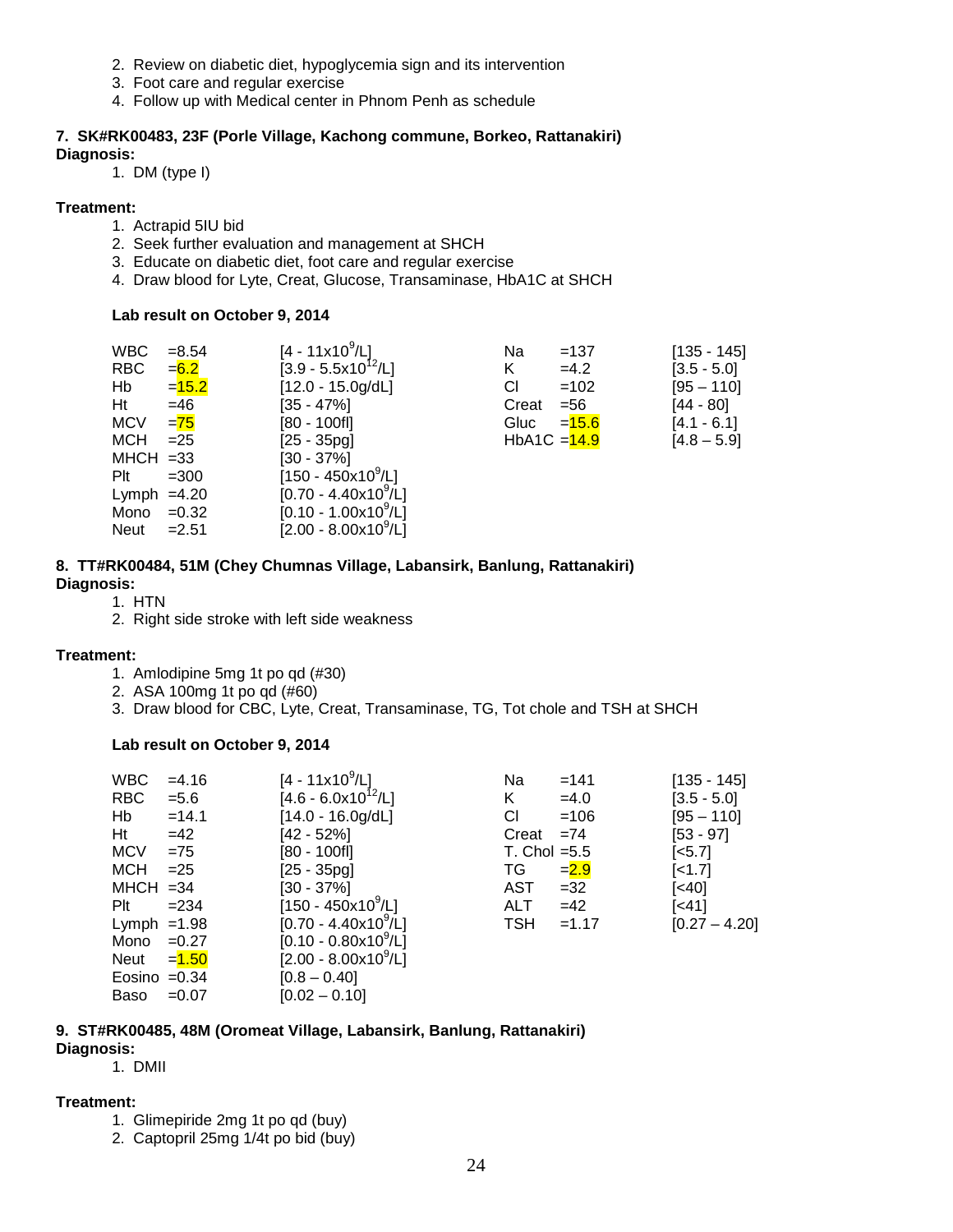- 3. Educate on diabetic diet, foot care and regular exercise
- 4. Draw blood for CBC, Lyte, Creat, Glucose, TG, Tot chole, HbA1C at SHCH

#### **Lab result on October 9, 2014**

| <b>WBC</b>     | $= 5.48$ | $[4 - 11 \times 10^9 / L]$           | Na             | $=141$   | $[135 - 145]$ |
|----------------|----------|--------------------------------------|----------------|----------|---------------|
| RBC            | $= 7.7$  | $[4.6 - 6.0x10^{12}/L]$              | K              | $=4.2$   | $[3.5 - 5.0]$ |
| Hb             | $=14.6$  | $[14.0 - 16.0g/dL]$                  | СI             | $=106$   | $[95 - 110]$  |
| Ht             | $=43$    | [42 - 52%]                           | Creat          | $=50$    | $[53 - 97]$   |
| MCV            | $=$ 58   | [80 - 100fl]                         | Gluc           | $= 11.1$ | $[4.2 - 6.4]$ |
| МСН            | $= 20$   | $[25 - 35pg]$                        | T. Chol $=5.7$ |          | $[<5.7]$      |
| $MHCH = 34$    |          | $[30 - 37\%]$                        | TG             | $= 2.7$  | $[-1.7]$      |
| Plt            | $= 290$  | $[150 - 450 \times 10^9/\text{L}]$   | $HbA1C = 8.8$  |          | $[4.8 - 5.9]$ |
| Lymph $=2.55$  |          | $[0.70 - 4.40 \times 10^9/\text{L}]$ |                |          |               |
| Mono           | $=0.33$  | $[0.10 - 0.80 \times 10^9/\text{L}]$ |                |          |               |
| Neut           | $=2.32$  | $[2.00 - 8.00x10^9/L]$               |                |          |               |
| Eosino $=0.17$ |          | $[0.8 - 0.40]$                       |                |          |               |
| Baso           | $= 0.11$ | $[0.02 - 0.10]$                      |                |          |               |

### **Patients who come for brief consult and refill medicine**

#### **1. NH#RK00010, 59F (Village III)**

#### **Diagnosis:**

- 1. HTN
- 2. DMII
- 3. VHD (AI/MR)

#### **Treatment:**

- 1. Atenolol 50mg 2t po qd (#80)
- 2. Amlodipine 5mg 1t po qd (buy)
- 3. Captopril 25mg 1t po bid (buy)
- 4. Glibenclamide 5mg 1t po bid (#100)
- 5. Metformin 500mg 3t po qAM, 2t po qPM (buy)
- 6. ASA 100mg 1t po qd (#60)

#### **2. KY#RK00069, 65F (Village III)**

#### **Diagnosis:**

1. DMII with PNP

#### **Treatment:**

- 1. Glibenclamide 5mg 2t po bid (#100)
- 2. Metformin 500mg 3t po qAM, 2t po qPM (buy)
- 3. Pioglitasone 15mg 1t po qd (buy)
- 4. Captopril 25mg 1/2t po bid (buy)
- 5. ASA 100mg 1t po qd (#60)
- 6. Amitriptylin 25mg 1/4t po qhs (#15)

### **3. SP#RK00081, 58F (Village III, LBS)**

#### **Diagnosis:**

- 1. HTN
- 2. DMII
- 3. Liver cirrhosis (Hepatitis C)

#### **Treatment:**

- 1. Metformin 500mg 1t po bid (buy)
- 2. Amlodipine 10mg 1t po qd (#60)
- 3. Spironolactone 25mg 1t po bid (#120)
- 4. Propranolol 40mg 1/4t po bid (#30)

#### **4. KK#RK00231, 51F (Village I)**

**Diagnosis:**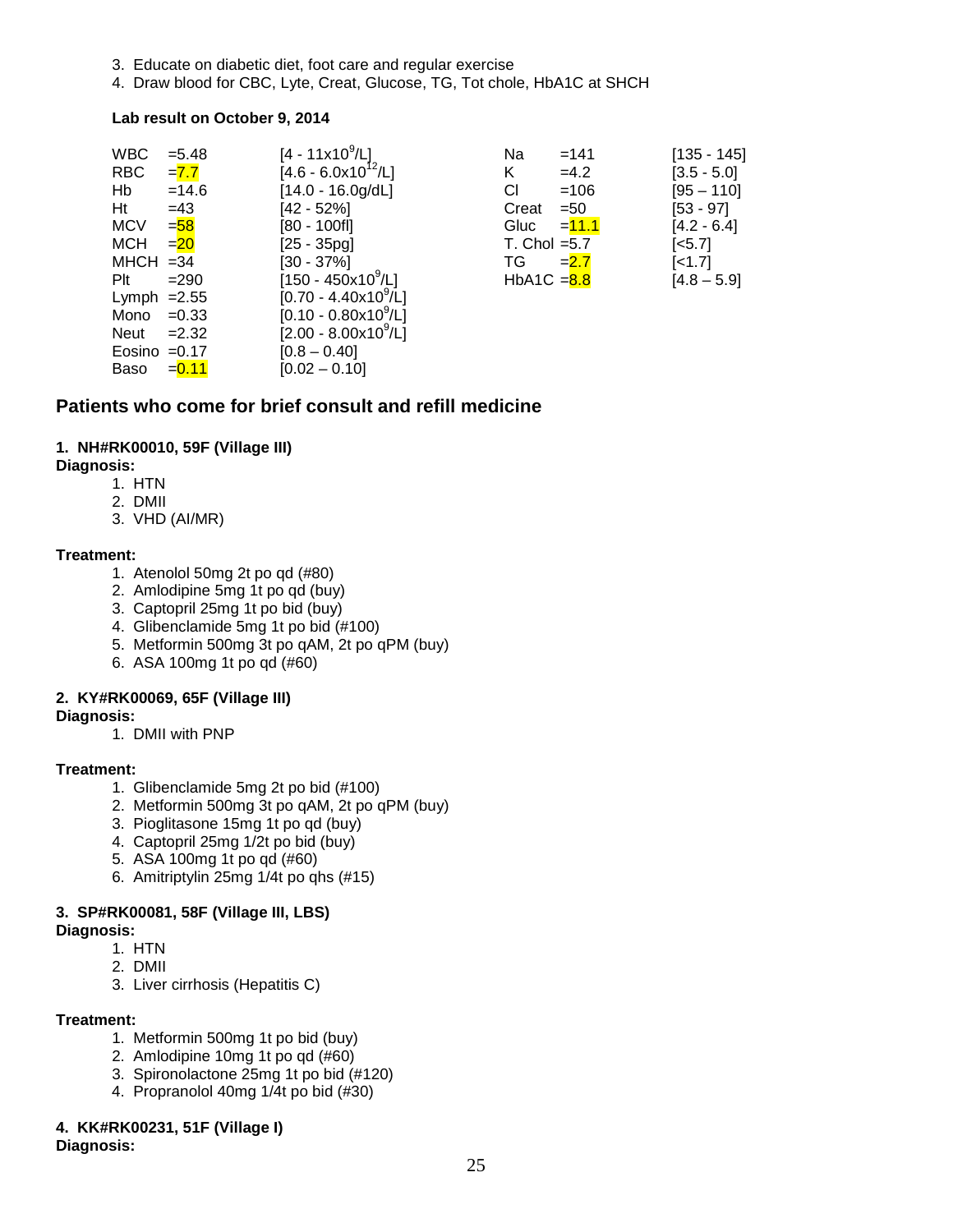#### 1. DMII

#### **Treatment:**

- 1. Glibenclamide 5mg 2t po bid (#100)
- 2. Metformin 500mg 2t po bid (buy)
- 3. Captopril 25mg 1/4t po bid (buy)
- 4. Draw blood Glucose, HbA1C at SHCH

#### **Lab result on October 9, 2014**

| Gluc           | $=13.4$ | $[4.1 - 6.1]$ |
|----------------|---------|---------------|
| HbA1C $=$ 11.4 |         | $[4.8 - 5.9]$ |

### **5. SV#RK00256, 49M (Village I)**

#### **Diagnosis:**

- 1. DMII
- 2. HTN

#### **Treatment:**

- 1. Glibenclamide 5mg 2t po bid (#150)
- 2. Metformin 500mg 3t qAM and 2t qPM (buy)
- 3. Pioglitazone 15mg 2t po qd (buy)
- 4. Captopril 25mg 1t po bid (buy)

#### **6. KC#RK00260, 50F (Village V)**

- **Diagnosis:** 
	- 1. DMII

#### **Treatment:**

- 1. Metformin 500mg 1t po bid (#120)
- 2. Captopril 25mg 1/2t po bid (buy)
- 3. ASA 100mg 1t po qd (#60)
- 4. Draw blood Glucose, HbA1C at SHCH

#### **Lab result on October 9, 2014**

| Gluc $=6.1$  | $[4.1 - 6.1]$ |
|--------------|---------------|
| HbA1C $=6.8$ | $[4.8 - 5.9]$ |

#### **7. SS#RK00299, 50F (Thmey Village) Diagnosis:**

- 1. DMII
- 2. HTN
- 

#### **Treatment:**

- 1. Glibenclamide 5mg 1t po bid (#120)
- 2. Metformin 500mg 3t qAM, 2t qPM (buy)
- 3. Pioglitazone 15mg 1t po qd (buy)
- 4. Enalapril 5mg 1/2t qd (#40)
- 5. Amlodipine 10mg 1/2t po qd (#30)
- 6. ASA 100mg 1t po qd (#60)

#### **8. SH#RK00311, 60F (Dey Lor Village) Diagnosis:**

- 1. DMII
- 2. Dilated Cardiomyopathy

#### **Treatment:**

- 1. Metformin 500mg 2t po bid (#100)
- 2. Glibenclamide 5mg 1t po bid (buy)
- 3. Amiodarone 200mg 1t po qd (buy)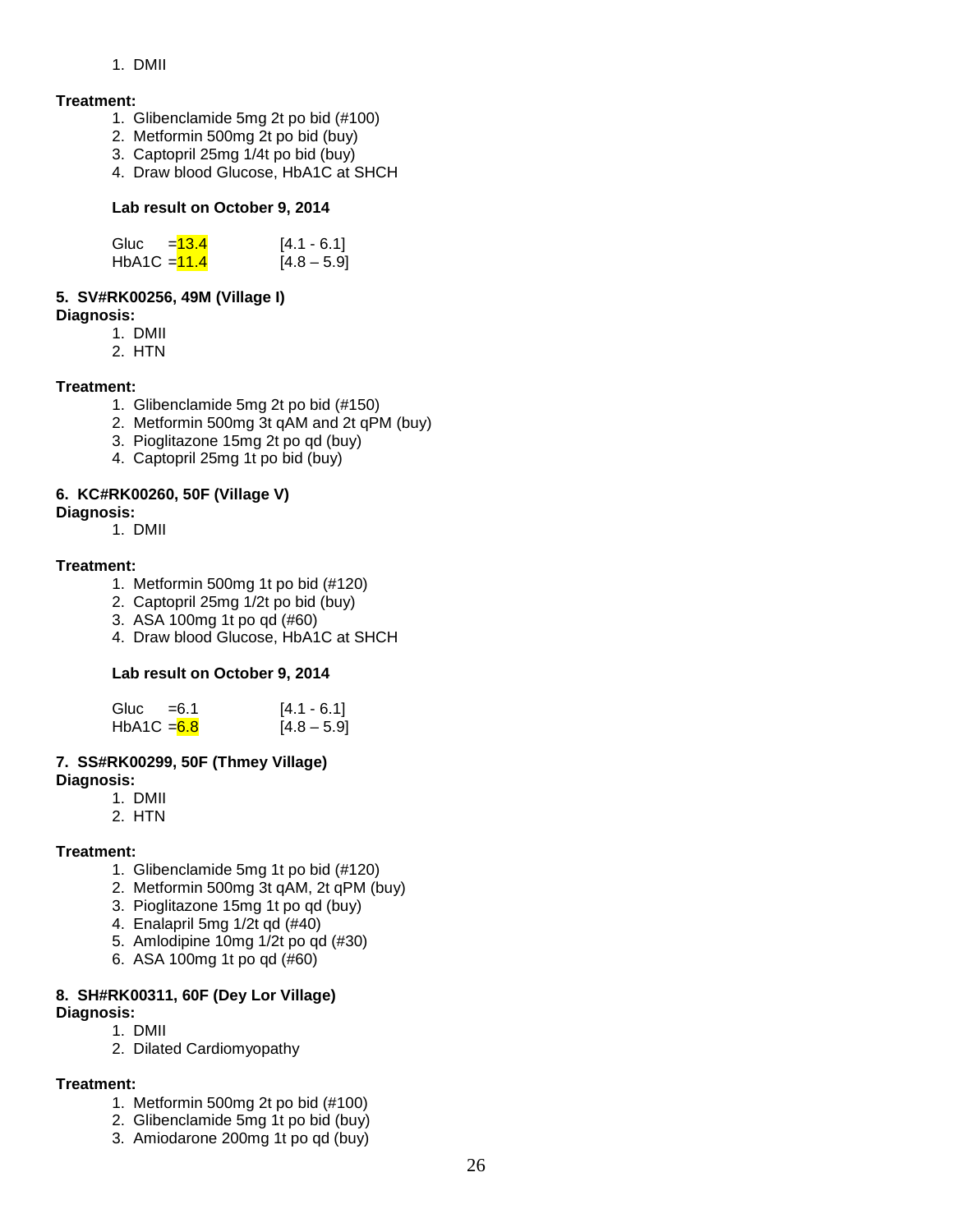- 4. Lorsartan Potassium 100mg 1/2t po qd (#40)
- 5. Furosemide 40mg 1t po qd (#60)
- 6. ASA 100mg 1t po qd (#60)
- 7. Draw blood Glucose, HbA1C at SHCH

#### **Lab result on October 9, 2014**

| Gluc         | $=11.9$ | $[4.1 - 6.1]$ |
|--------------|---------|---------------|
| HbA1C = 15.1 |         | $[4.8 - 5.9]$ |

#### **9. TS#RK00320, 53M (Village V)**

#### **Diagnosis:**

- 1. DMII
- 2. HTN

### **Treatment:**

- 1. Glibenclamide 5mg 2t po bid (buy)
- 2. Metformin 500mg 2t po bid (#100)
- 3. Captopril 25mg 1t po bid (buy)
- 4. Amlodipine 5mg 1t po qd (#30)

#### **10. HY#RK00341, 43M (Village VI, Labansirk commune) Diagnosis:**

- 1. DMII
- 2. HTN

#### **Treatment:**

- 1. Metformine 500mg 3t po qAM, 2t po qPM (#100)
- 2. Glibenclamide 5mg 2t po bid (buy)
- 3. Atenolol 50mg 1/2t po qd (#30)
- 4. Captopril 25mg 1/2t po bid (buy)
- 5. Amitriptylin 25mg 1/4t po qhs (#20)
- 6. Draw blood for Glucose and HbA1C at SHCH

#### **Lab result on October 9, 2014**

| Gluc                    | $= 6.3$ | $[4.1 - 6.1]$ |
|-------------------------|---------|---------------|
| HbA1C = <del>10.3</del> |         | $[4.8 - 5.9]$ |

#### **11. CS#RK00390, 52F (Village I, LBS) Diagnosis:**

- 1. DMII
- 2. HTN
- 3. Obesity

#### **Treatment:**

- 1. Metformin 500mg 3t po qAM and 2t po qPM (buy)
- 2. Glibenclamide 5mg 1t po bid (#100)
- 3. Captopril 25mg 1t po bid (buy)
- 4. Amlodipine 10mg 1t po qd (buy)
- 5. Atenolol 50mg 1/2t po qd (#30)

#### **12. CA#RK00392, 48M (Village III, LBS) Diagnosis:**

1. DMII with PNP

#### **Treatment:**

- 1. Metformin 500mg 2t po bid (#100)
- 2. Glibenclamide 5mg 1t po bid (buy)
- 3. Captopril 25mg 1/2t po bid (buy)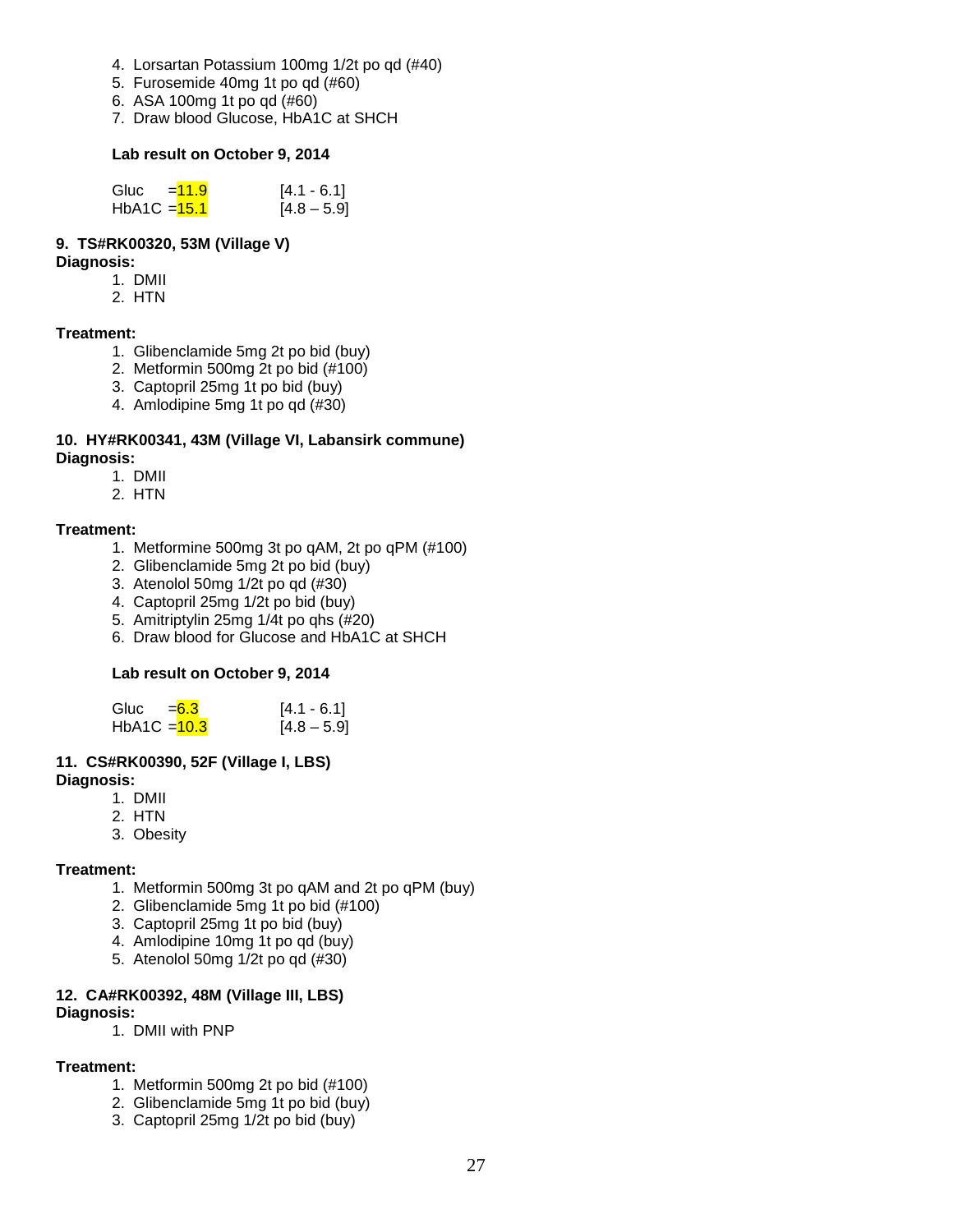# **13. CM#RK00399, 52F (Village IV, Kachagn, Banlung)**

- **Diagnosis:**
	- 1. DMII
	- 2. HTN

### **Treatment:**

- 1. Metformin 500mg 2t po bid (#100)
- 2. Glibenclamide 5mg 1t po qd (buy)
- 3. Captopril 25mg 1t po bid (buy)
- 4. Atenolol 50mg 1t po qd (#60)
- 5. Amlodipine 5mg 1t po qd (buy)
- 6. ASA 100mg 1t po qd (#60)
- 7. Draw blood for Creatinine, Glucose and HbA1C at SHCH

#### **Lab result on October 9, 2014**

| Creat         | $=111$ | [44 - 80]     |
|---------------|--------|---------------|
| Gluc = $5.7$  |        | $[4.1 - 6.1]$ |
| HbA1C $= 7.0$ |        | $[4.8 - 5.9]$ |

#### **14. RR#RK00413, 51F (Peark, Yalung, Oyadav) Diagnosis:**

- 1. DMII
- 2. HTN

### **Treatment:**

- 1. Metformin 500mg 1t po bid (buy)
- 2. Glibenclamide 5mg 1t po qd (#60)
- 3. Captopril 25mg 1t po bid (buy)

#### **15. MH#RK00415, 56M (Akphivath Village, Labansirk, Banlung) Diagnosis:**

#### 1. DMII

2. HTN

#### **Treatment:**

- 1. Metformin 500mg 1t po bid (buy)
- 2. Glibenclamide 5mg 1t po bid (#100)
- 3. Captopril 25mg 1t po bid (buy)
- 4. Amlodipine 5mg 1t po qd (buy)
- 5. ASA 100mg 1t po qd (#60)
- 6. Draw blood for Creatinine, Glucose and HbA1C at SHCH

#### **Lab result on October 9, 2014**

| $Create = 78$              | $[53 - 97]$   |
|----------------------------|---------------|
| Gluc $=5.6$                | $[4.1 - 6.1]$ |
| HbA <sub>1</sub> C = $5.4$ | $[4.8 - 5.9]$ |

#### **16. YC#RK00416, 43M (Chey Chumnas Village, Labansirk, Banlung) Diagnosis:**

1. HTN

#### **Treatment:**

- 1. Captopril 25mg 1t po bid (buy)
- 2. Amlodipine 5mg 1t po qd (buy)

### **17. SC#RK00422, 45M (Village I, Lamenh, Borkeo)**

- **Diagnosis:**
	- 1. DMII
	- 2. HTN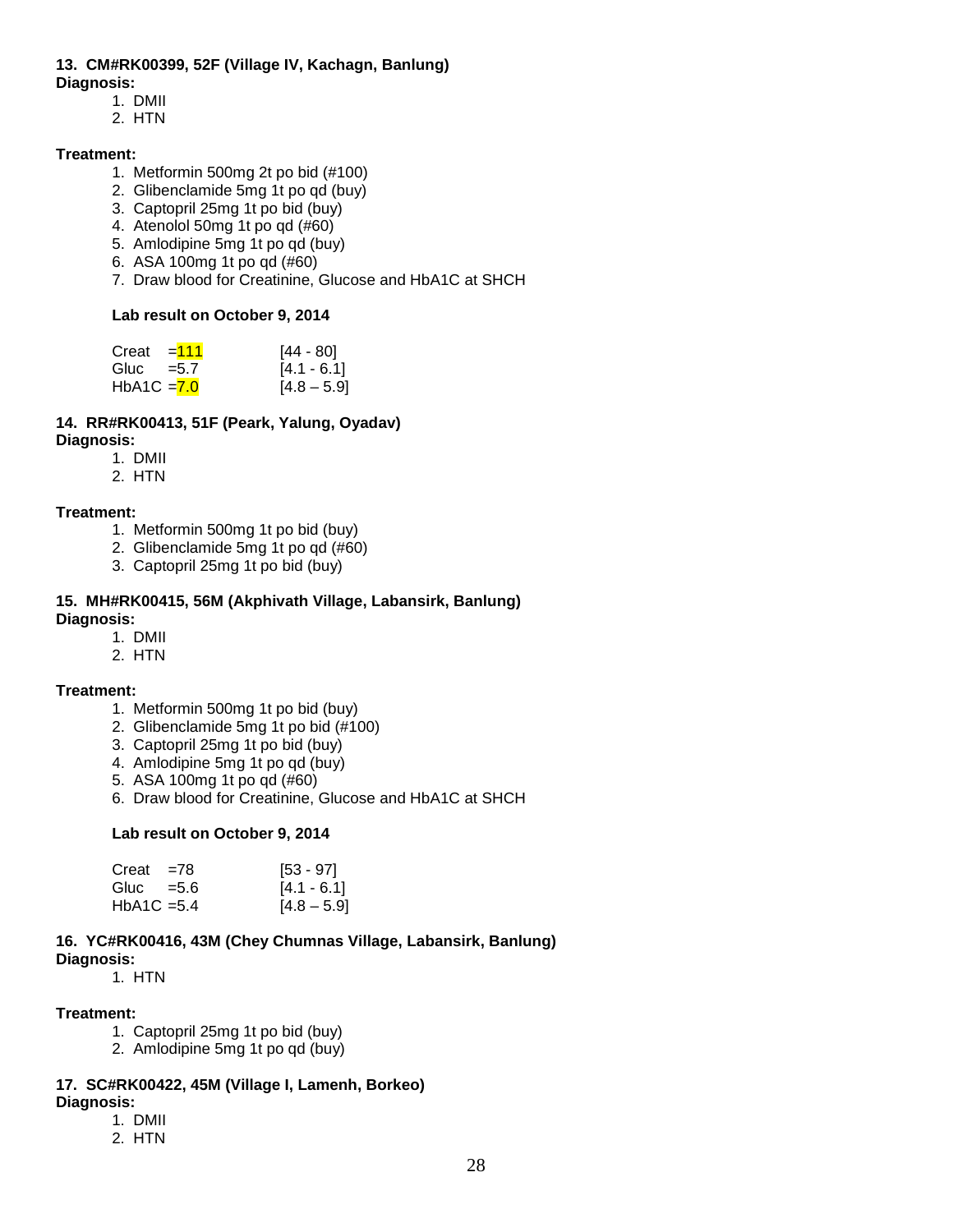#### **Treatment:**

- 1. Glibenclamide 5mg 1t po qd (#60)
	- 2. Captopril 25mg 1/2t po bid (buy)
	- 3. ASA 100mg 1t po qd (#60)
	- 4. Draw blood for Creatinine, Glucose and HbA1C at SHCH

#### **Lab result on October 9, 2014**

| $Creat = 78$  | $[53 - 97]$   |
|---------------|---------------|
| Gluc $=5.8$   | $[4.1 - 6.1]$ |
| HbA1C $= 7.3$ | $[4.8 - 5.9]$ |

#### **18. CT#RK00436, 48F (Village I, Lamenh, Borkeo) Diagnosis:**

1. HTN

#### **Treatment:**

- 1. Captopril 25mg 1t po bid (buy)
- 2. HCTZ 25mg 2t po qd (#120)

#### **19. NS#RK00450, 32M (7 Makara Village, Labansirk, Banlung, Rattanakiri)**

**Diagnosis:**

1. DMII

#### **Treatment:**

- 1. Metformin 500mg 1t po bid (#100)
- 2. Glibenclamide 5mg 1t po bid (buy)

#### **20. PS#RK00454, 38M (Okantel Village, Beung Kanseng Commune, Banlung district, Rattanakiri province) Diagnosis:**

- 1. DMII
- 2. HTN

#### **Treatment:**

- 1. Metformin 500mg 2t po bid (#80)
- 2. Glibenclamide 5mg 1t po bid (buy)
- 3. Captopril 25mg 1t po bid (buy)
- 4. ASA 100mg 1t po qd (#60)
- 5. Amitriptylin 25mg 1/4t po qd
- 6. Draw blood for Glucose and HbA1C at SHCH

#### **Lab result on October 9, 2014**

| Gluc           | $=14.8$ | $[4.1 - 6.1]$ |
|----------------|---------|---------------|
| HbA1C $=$ 10.7 |         | $[4.8 - 5.9]$ |

#### **21. LS#RK00459, 51F (Oromeat Village, Labansirk, Banlung, Rattanakiri)**

**Diagnosis:**

1. HTN

#### **Treatment:**

1. HCTZ 25mg 1t po qd (#60)

### **22. BS#RK00460, 69F (Akphivath Village, Labansirk, Banlung, Rattanakiri)**

- **Diagnosis:**
	- 1. DMII

2. HTN

#### **Treatment:**

1. Diamicron 30mg 1t po bid (buy)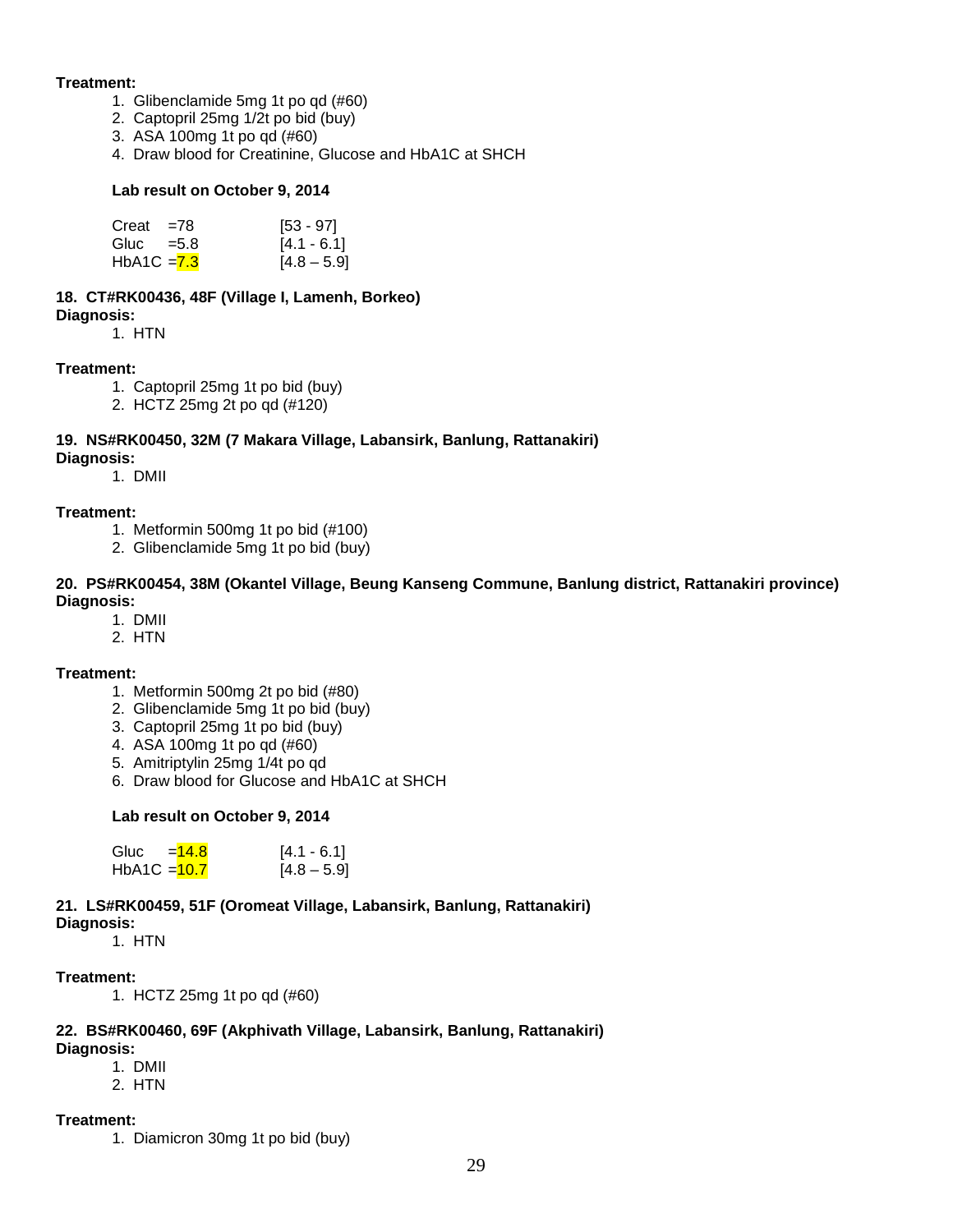- 2. Metformin 500mg 2t po bid (#60)
- 3. Captopril 25mg 1/4t po bid (buy)
- 4. Amlodipine 5mg 1t po qd (buy)
- 5. ASA 100mg 1t po qd (#60)
- 6. Review on diabetic diet, foot care and regular exercise
- 7. Draw blood for Glucose and HbA1C at SHCH

#### **Lab result on October 9, 2014**

| Gluc = <mark>8.8</mark> | $[4.1 - 6.1]$ |
|-------------------------|---------------|
| HbA1C = <del>7.9</del>  | $[4.8 - 5.9]$ |

**23. HP#RK00464, 42F (Village I, Lamenh, Borkeo, Rattanakiri) Diagnosis:**

1. DMII

#### **Treatment:**

- 1. Metformin 500mg 1t po bid (#60)
- 2. Captopril 25mg 1/4t po bid (buy)
- 3. Review on diabetic diet, foot care and regular exercise
- 4. Draw blood for Glucose and HbA1C at SHCH

#### **Lab result on October 9, 2014**

| Gluc          | $=11.1$ | $[4.1 - 6.1]$ |
|---------------|---------|---------------|
| $HbA1C = 6.6$ |         | $[4.8 - 5.9]$ |

#### **24. ES#RK00465, 51M (Thmey Village, Labansirk, Banlung, Rattanakiri)**

**Diagnosis:**

1. DMII

#### **Treatment:**

- 1. Metformin 500mg 1t po bid (#60)
- 2. Glibenclamide 5mg 1t po qd (#50)
- 3. Captopril 25mg 1/2t po bid (buy)
- 4. Review on diabetic diet, foot care and regular exercise

#### **25. ST#RK00466, 52F (Village I, Trapang Chres, Kon Mom, Rattanakiri)**

**Diagnosis:**

1. DMII

#### **Treatment:**

- 1. Metformin 500mg 1t po bid (#60)
- 2. Captopril 25mg 1/4t po bid (buy)
- 3. ASA 100mg 1t po qd (#60)
- 4. Review on diabetic diet, foot care and regular exercise

#### **26. BC#RK00467, 71F (Village III, Labansirk, Banlung, Rattanakiri) Diagnosis:**

- 1. DMII
- 2. HTN

#### **Treatment:**

- 1. Metformin 500mg 2t po bid (#100)
- 2. Amlodipine 5mg 1t po qd (buy)

#### **27. NS#RK00468, 55F (Village I, Trapang Chres, Kon Mom, Rattanakiri) Diagnosis:**

1. DMII

#### **Treatment:**